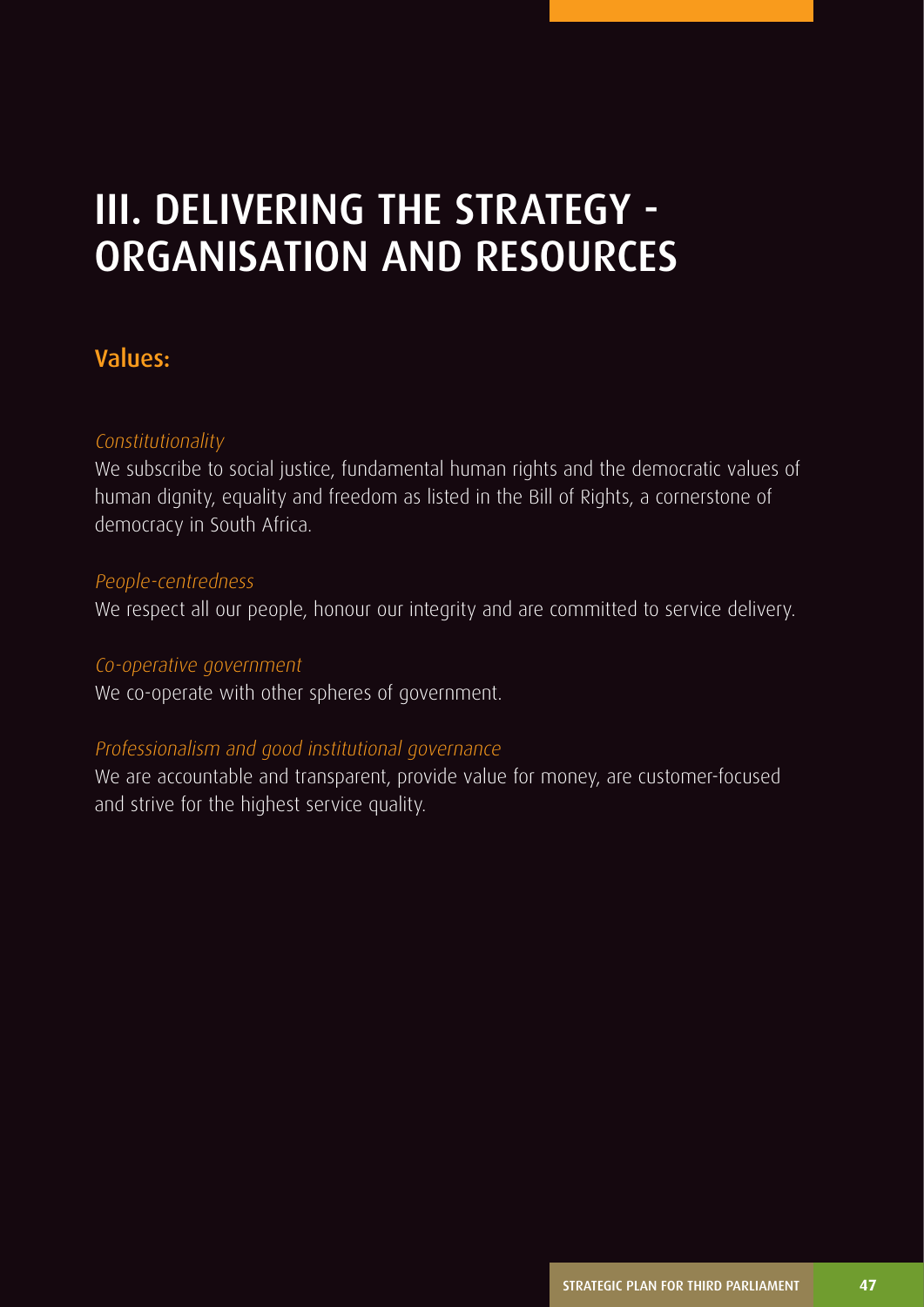# III. DELIVERING THE STRATEGY

# ORGANISATION AND RESOURCES



#### **3.1 VALUES**

Our values guide the management of Parliament. Our values are formed by that which we treasure and hold dear. It forms the foundation that will give rise to policies, which provide guidance in the implementation of everyday services and projects.

The values of Parliament are derived from the role that Parliament plays in the context of our democracy. Therefore our values are formed by the people of South Africa, the Constitution, our co-operation with other arms of government, and our will to act with professionalism and good institutional governance.

We keenly believe in the following:

#### Constitutionality

We subscribe to social justice, fundamental human rights and the democratic values of human dignity, equality and freedom as listed in the Bill of Rights, a cornerstone of democracy in South Africa.

#### People-centredness

We respect all our people, honour our integrity and are committed to service delivery.

#### Co-operative government

We co-operate with other spheres of government.

### Professionalism and good institutional governance

We are accountable and transparent, provide value for money, are customer-focused and strive for the highest service quality.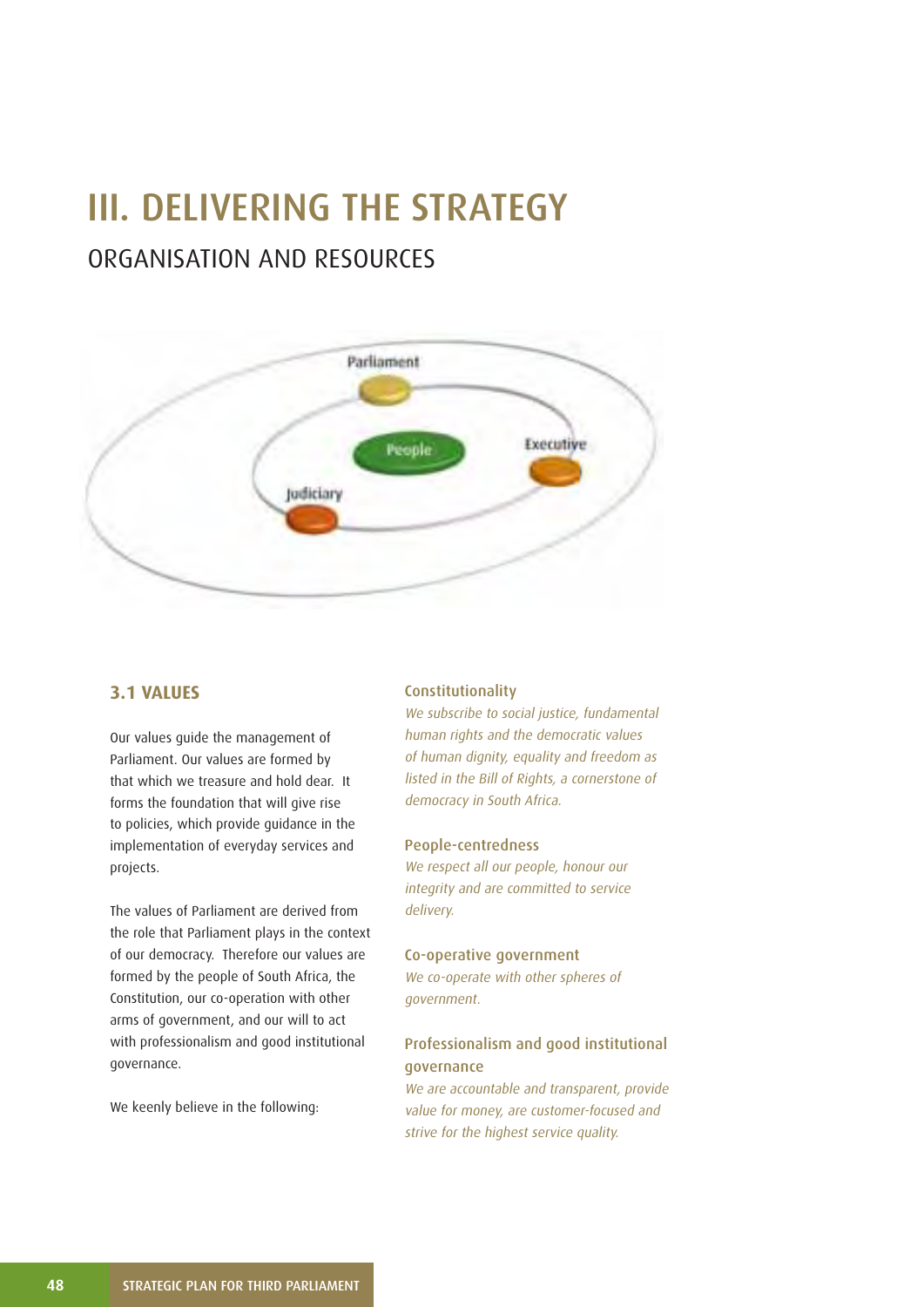#### **3.1.a Constitutionality**

We are, firstly, quided by all the values and principles embedded in the Constitution – our foundation for establishing a society based on democratic values, social justice, and fundamental human rights. We embrace and uphold the Bill of Rights, the cornerstone of democracy in South Africa which enshrines the rights of all people in our country and affirms the democratic values of human dignity, equality and freedom.

We respect, protect, promote and fulfil the rights enshrined in the Bill of Rights, where everyone is equal before the law, has inherent dignity and the right to have their dignity respected and protected; where everyone has the right to life, freedom and security, and where no one may be subjected to slavery, servitude or forced labour; where everyone has the right to privacy, freedom of conscience, religion, thought, belief and opinion; where everyone has the right to freedom of expression, the right to assemble and demonstrate, and freedom of association.

#### **3.1.b People-centredness**

Secondly, we honour and respect the people of South Africa, believing that South Africa belongs to all who live in it, united in our diversity. We believe in building our democratic and open society in which government is based on the will of the people, aimed at improving the quality of

life of all citizens and to free the potential of each person. We are responsive to the needs of the people, and are committed to service delivery and acting with integrity.

#### **3.1.c Co-operative government**

As part of the three arms of government, Parliament is committed to co-operate with the other arms of government to provide effective, transparent, accountable and coherent government for the Republic as a whole. We preserve the peace, national unity and indivisibility of the Republic, and secure the wellbeing of the people of South Africa. We are loyal to the Constitution, the Republic and its people, and respect the constitutional status, institutions, powers and functions of government in other spheres. We are committed to not assume any power or function except those conferred on Parliament in terms of the Constitution, and to exercise our powers and perform our duties in a manner that does not encroach on the geographical, functional or institutional integrity of government in another sphere. We co-operate with other government arms and spheres in mutual trust and good faith by fostering friendly relations, assisting and supporting one another, informing one another of, and consulting one another on matters of common interest. We co-ordinate our actions with one another, adhere to agreed procedures, and avoid legal proceedings against one another.

**49**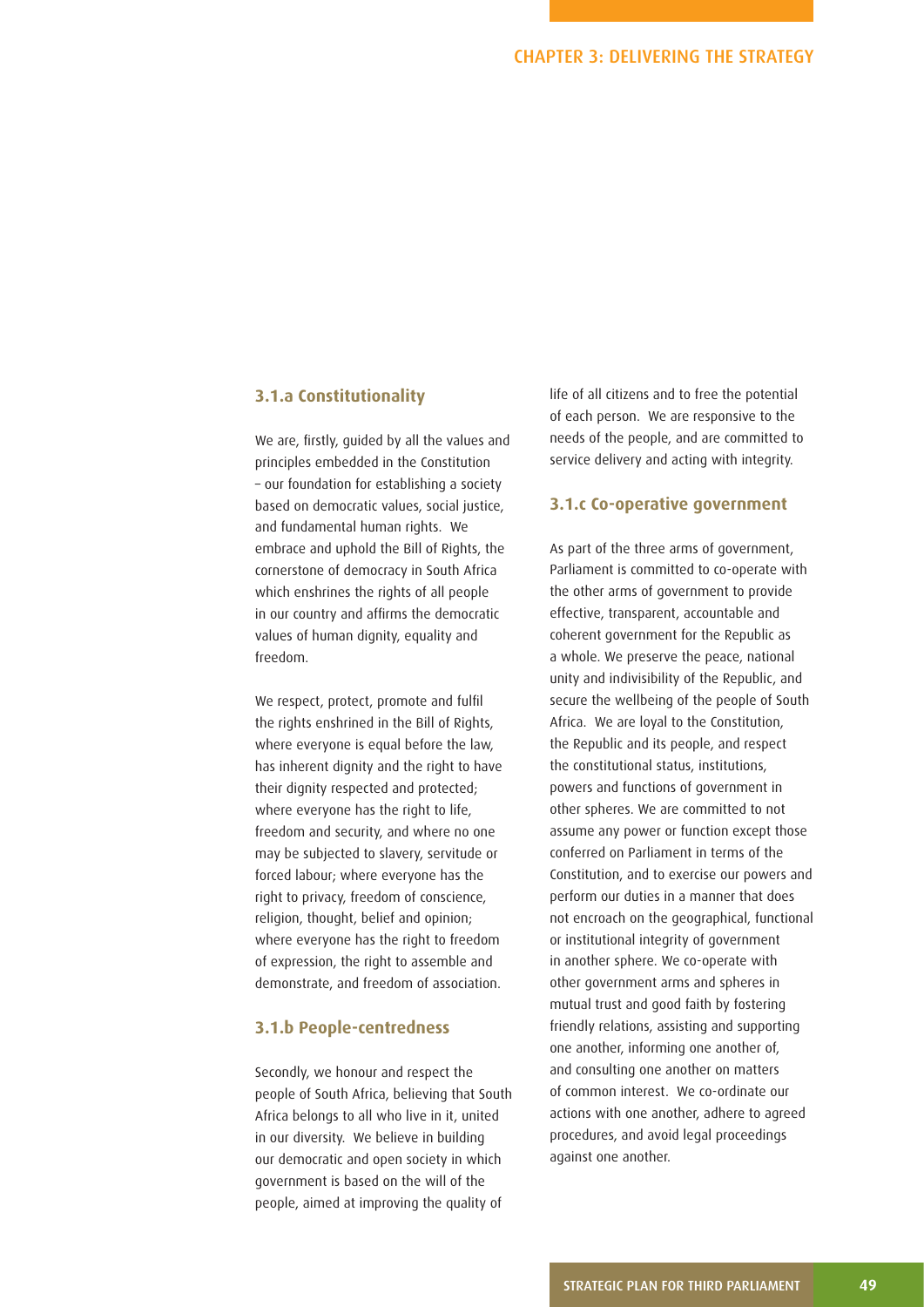# **3.1.d Professionalism and good institutional governance**

Parliament as an institution is committed to being a professional organisation which subscribes to good governance. We are committed to being accountable and transparent, providing value for money, and being customer-focused. We commit ourselves to a good work ethic and strive for the highest service quality, including the following:

- Subscribing to a high standard of professional ethics.
- The efficient, economical and effective use of resources.
- Being developmental-orientated.
- Providing services in an impartial, fair, equitable manner.
- Responding to the needs of the people, and encouraging the public to participate in policy-making.
- Having accountable administration of Parliament.
- Ensuring transparency by providing the public with timely, accessible and accurate information.
- Providing good human resource management and career-development practices to maximize human potential.
- Broadly representative public administration with employment and management practices based on ability, objectivity, fairness, and the need to address the imbalances of the past.

#### **3.2 POLICIES**

The parliamentary policies seek to guide and regulate the daily implementation of services and projects. These cover:

- Policy on Code of Ethics and Conduct for Managers and Designated Employees
- Policy on Acceptance of Gifts and **Benefits**
- Policy on Career Management
- Policy on Cell Phones
- Policy on Donor Funding
- Policy on Employee Conduct
- Policy on HIV & AIDS
- Policy on International Participation by Employees
- Policy on Leave of Absence
- Policy on Library Collection and Development
- Policy on Parliamentary Records
- Policy on Performance Management
- Policy on Promotions
- Policy on Recruitment and Selection
- Policy on Sexual Harassment
- Policy on Smoking
- Policy on Succession Planning
- Policy on Learning and Development
- Policy on Travel, Accommodation and S&T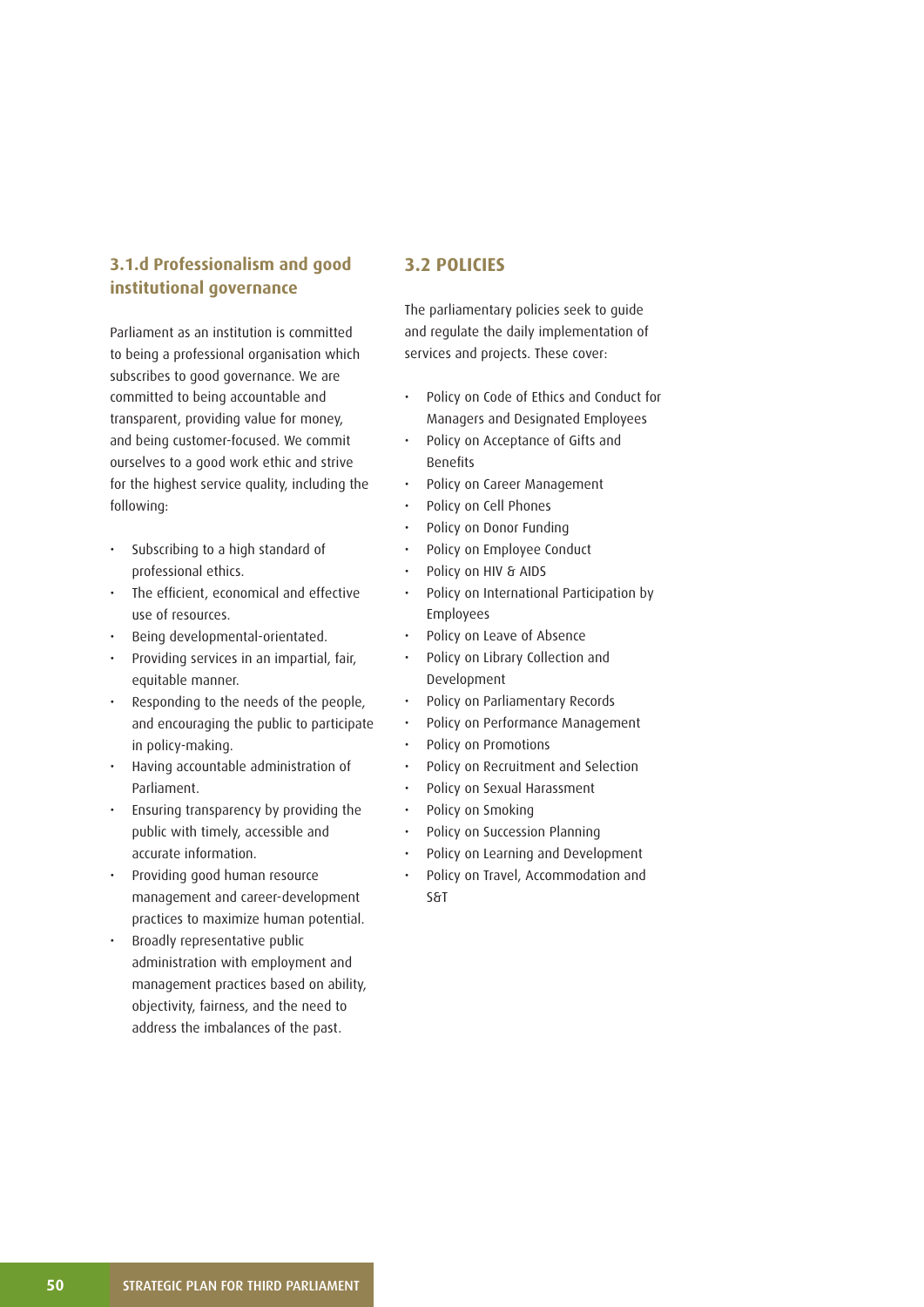#### **3.3 ORGANISATIONAL DESIGN**

The organisational structure is designed to ensure proper operational and administrative management of Parliament. The structure is based on commonality of functions with a view to preventing unnecessary duplication. The structure is subdivided into Divisions, Sections, Units and Offices. The main components include Office of the Secretary to Parliament, National Assembly Division, National Council of Provinces Division, Legislation and Oversight Division, Corporate Services Division, and Institutional Support Division. As the institution moves from being function driven to becoming more process driven, this current structure might need to be reviewed.

#### **3.4 HUMAN RESOURCES**

The staff establishment consists of 1182 staff as of 31 March 2008. In terms of the occupational levels, the establishment consists of:

## **3.5 PERFORMANCE MANAGEMENT**

The performance management system is part of the strategic management processes of planning, budgeting, performance management and reporting.

The main objectives of performance management are evaluative and developmental in nature: evaluation of performance to ensure achievement of performance objectives, and identification of gaps in performance and development of initiatives to address these gaps through relevant human resource development initiatives. The assessment of managerial competencies is a key component of the performance system.

The key processes of performance planning, contracting, review and assessment will be strengthened by empowering managers with appropriate people management competencies following the competence profiling and assessment process.

| <b>Occupational Levels</b>                       | Male         |                |                |          | Female   | <b>Total</b> |                |                |                |
|--------------------------------------------------|--------------|----------------|----------------|----------|----------|--------------|----------------|----------------|----------------|
|                                                  | African      | Coloured       | Indian         | White    | African  | Coloured     | Indian         | White          | 2008           |
| Top management                                   | $\mathbf{1}$ | 1              | $\theta$       | $\theta$ | $\theta$ | $\Omega$     | $\Omega$       | $\Omega$       | $\overline{2}$ |
| Senior management                                | 6            | $\overline{2}$ | $\mathbf{0}$   | $\Omega$ | 3        | $\Omega$     | 1              | $\Omega$       | 12             |
| Profesionals, specialists &<br>mid-management    | 42           | 5              | 11             | 11       | 27       | 17           | $\overline{2}$ | 8              | 123            |
| Skilled, junior mgmt,<br>supervisors             | 123          | 42             | $\overline{7}$ | 21       | 135      | 84           | 5              | 38             | 455            |
| Semiskilled & discretion-<br>ary decision-making | 63           | 81             | 5              | 23       | 131      | 80           | $\overline{2}$ | $\overline{7}$ | 392            |
| Unskilled and defined<br>decision-making         | 6            | 50             | $\theta$       | 5        | 26       | 92           | 1              | 18             | 198            |
| Total                                            | 241          | 181            | 23             | 60       | 322      | 273          | 11             | 71             | 1182           |

## TOTAL NUMBER OF STAFF PER OCCUPATIONAL LEVEL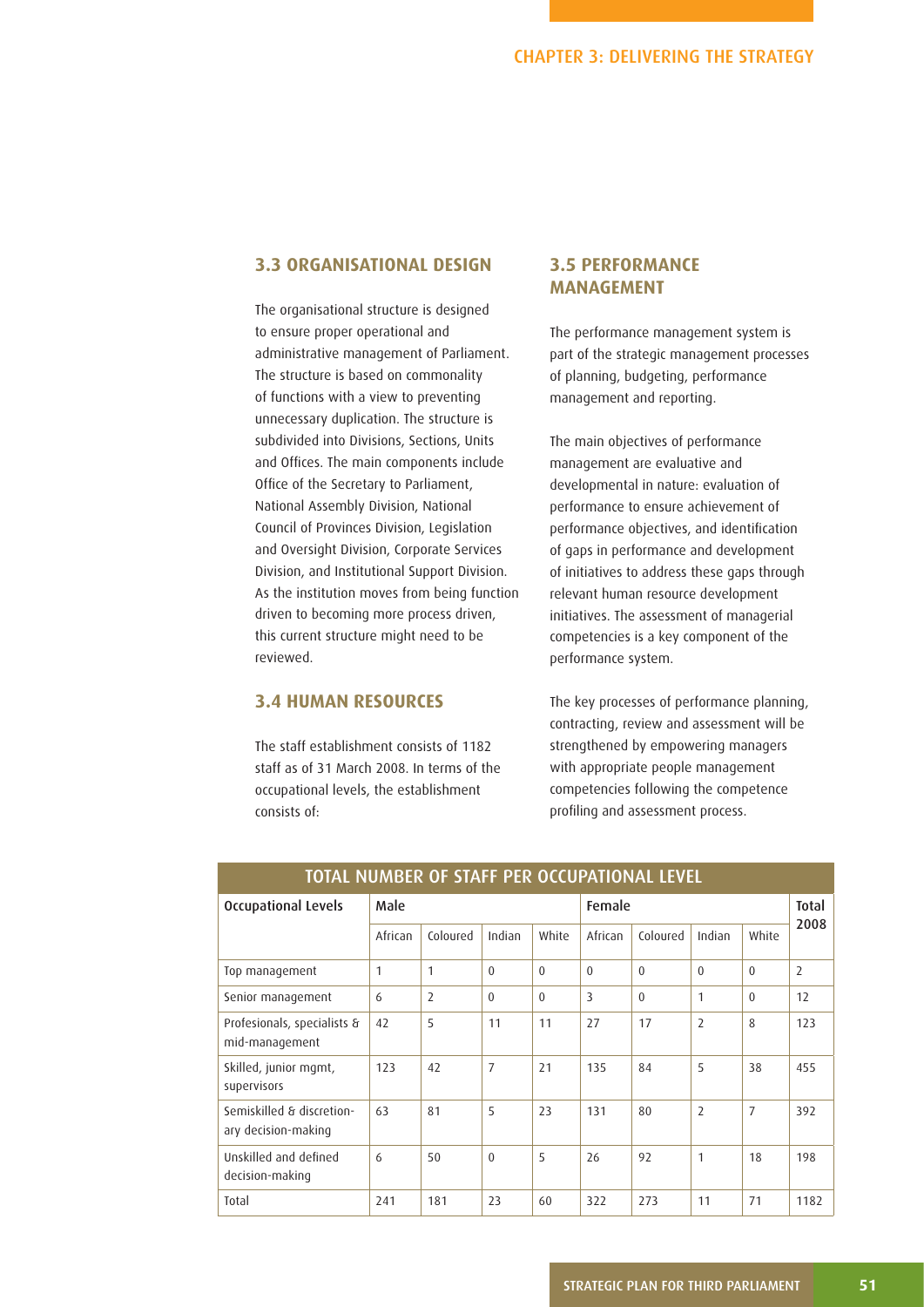

#### **3.6 ORGANISATIONAL STRUCTURE**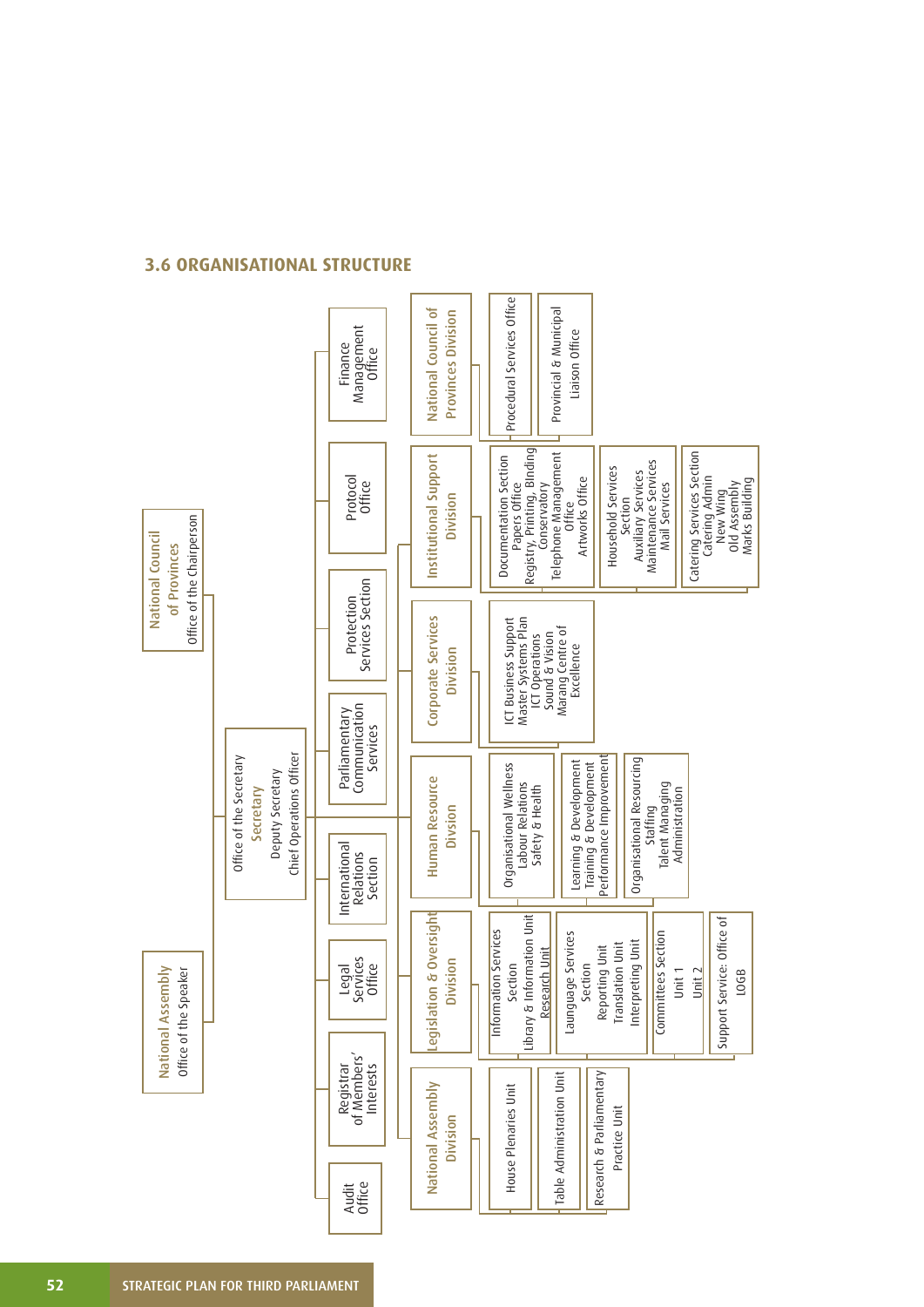# **3.7 BUDGET OF PARLIAMENT (EXPENDITURE ESTIMATES)**

The aim of the Budget Vote is to provide the support services required by Parliament to fulfil its constitutional functions, to assist political parties represented in Parliament to secure administrative support and service constituents, and to provide Members of Parliament with the necessary facilities.

Parliament's budget is divided into five programmes: Administration, Legislation and Oversight, Public and International Participation, Members' Facilities and Associated Services.

**• Administration** provides strategic leadership, institutional policy, overall management, administration and corporate services to the executive, management and staff of Parliament.

• Legislation and Oversight fulfils Parliament's legislative and oversight functions and provides procedural services to enable the institution to function smoothly.

**• Public and International Participation fulfils** Parliament's public participation and international participation role and provides support to undertake such activities.

**• Members' Facilities** provides telephone, travel and other facilities to Members of Parliament and funds medical aid contributions and travel facilities for certain former members.

• Associated Services provides financial support to political parties represented in Parliament.



Parliament upholds our citizens' political rights, the basic values and principles governing public administration, and oversees the implementation of constutional imperatives.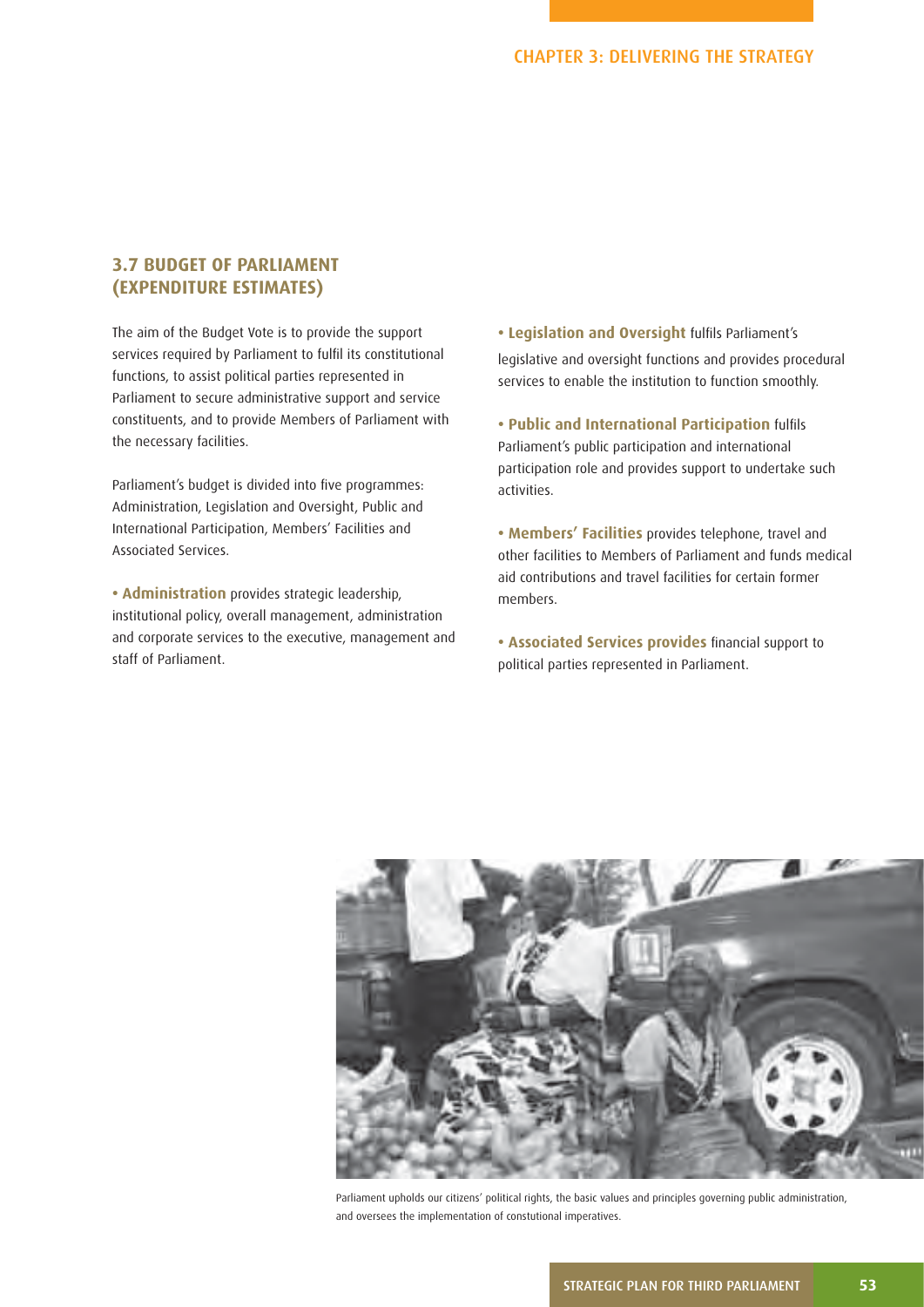#### **Expenditure estimates**

| Programme                                                 |              | <b>Audited outcome</b> |         | Adjusted<br>appropriation | Revised<br>estimate |           | Medium-term expenditure estimate |           |
|-----------------------------------------------------------|--------------|------------------------|---------|---------------------------|---------------------|-----------|----------------------------------|-----------|
| R thousand                                                | 2004/05      | 2005/06                | 2006/07 | 2007/08                   |                     | 2008/09   | 2009/10                          | 2010/11   |
| 1.<br>Administration                                      | 178 181      | 209 192                | 263 060 | 191 110                   | 182010              | 215 677   | 230 071                          | 245 632   |
| 2.<br>Legislation and Oversight                           | 98777        | 138 452                | 129 126 | 164 950                   | 167 122             | 178 268   | 187 805                          | 199 015   |
| 3.<br>Public and International<br>Participation           | 38 600       | 41 320                 | 71547   | 60 881                    | 77 556              | 64 489    | 67 781                           | 71842     |
| Members' Facilities<br>4.                                 | 109 672      | 113869                 | 134 488 | 173 370                   | 163 381             | 183 026   | 192 299                          | 203 826   |
| 5.<br><b>Associated Services</b>                          | 73 694       | 95 101                 | 156 848 | 245 403                   | 245 403             | 263 073   | 278413                           | 295 117   |
| Subtotal                                                  | 498 924      | 597 934                | 755 069 | 835714                    | 835 472             | 904 532   | 956 369                          | 1015432   |
| Direct charge against the National<br><b>Revenue Fund</b> | 203 903      | 211719                 | 223 256 | 242 380                   | 240 452             | 253 979   | 266 678                          | 282 679   |
| Members' Remuneration                                     | 203 903      | 211 719                | 223 256 | 242 380                   | 240 452             | 253 979   | 266 678                          | 282 679   |
| Total                                                     | 702 827      | 809 653                | 978 325 | 1078094                   | 1075924             | 1 158 511 | 1 223 047                        | 1 298 111 |
| Change to 2007 Budget estimate                            |              |                        |         | ÷.                        | (2170)              | 21 643    | 27 150                           | 30459     |
| Economic classification                                   |              |                        |         |                           |                     |           |                                  |           |
| <b>Current payments</b>                                   | 587 860      | 695 387                | 807 025 | 817 206                   | 810 055             | 879 179   | 927 563                          | 984 902   |
| Compensation of employees                                 | 391 684      | 401 182                | 446 577 | 507 081                   | 507 037             | 553 559   | 585 658                          | 622 545   |
| Goods and services                                        | 196 176<br>a | 294 205                | 360 448 | 310 125                   | 303 018             | 325 620   | 341 905                          | 362 357   |
| of which:                                                 |              |                        |         |                           |                     |           |                                  |           |
| Communication                                             | 14 682       | 14 994                 | 14 498  | 17937                     | 17937               | 18834     | 19776                            | 20 958    |
| Computer services                                         | 2512         | 6019                   | 8 3 2 2 | 8029                      | 8029                | 8430      | 8852                             | 9379      |
| Consultants, contractors and special<br>services          | 36 334       | 87 206                 | 95 104  | 40 681                    | 40 681              | 42713     | 44 849                           | 47 531    |
| Inventory                                                 | 9355         | 13 338                 | 6912    | 13033                     | 13 033              | 13 685    | 14 369                           | 15 227    |
| Maintenance, repairs and running costs                    | 2 2 7 2      | 6931                   | 6726    | 6 508                     | 6508                | 6834      | 7175                             | 7602      |
| Operating leases                                          | 2 2 5 6      | 3 109                  | 3 608   | 4985                      | 4985                | 5 2 3 4   | 5 4 9 6                          | 5825      |
| Travel and subsistence                                    | 97 609       | 120 220                | 164 889 | 186 015                   | 186 015             | 195 305   | 205 073                          | 217 350   |
| <b>Transfers and subsidies</b>                            | 75986        | 96 226                 | 158 991 | 247 903                   | 247 505             | 265 698   | 281 169                          | 298 041   |
| Provinces and municipalities                              | 750          | 550                    | 231     |                           |                     |           |                                  |           |
| Foreign governments and international                     | 1542         | 575                    | 1912    | 2500                      | 2 102               | 2625      | 2756                             | 2924      |
| organisations<br>Non-profit institutions                  | 73 694       | 95 101                 | 156 848 | 245 403                   | 245403              | 263 073   | 278 413                          | 295 117   |
| Payments for capital assets                               | 38 981       | 18 040                 | 12 309  | 12985                     | 18 364              | 13 634    | 14 3 15                          | 15 168    |
| Machinery and equipment                                   | 38 981       | 18 04 0                | 11880   | 12985                     | 17 29 5             | 13 634    | 14 315                           | 15 168    |
| Software and other intangible assets                      |              |                        | 429     |                           | 1069                |           |                                  |           |
| Total                                                     | 702 827      | 809 653                | 978 325 | 1078094                   | 1075924             | 1 158 511 | 1 223 047                        | 1 298 111 |

### **Expenditure trends**

Expenditure increased from R498.9 million in 2004/05 to R835.7 million in 2007/08, at an average annual rate of 18.8 per cent, driven by the implementation of the vision adopted by Parliament during 2004/05. Various projects were implemented as strategic interventions to ensure that the strategic objectives are achieved. Transfer payments to political parties as per section 57 of the Constitution also had an impact on the increase in expenditure.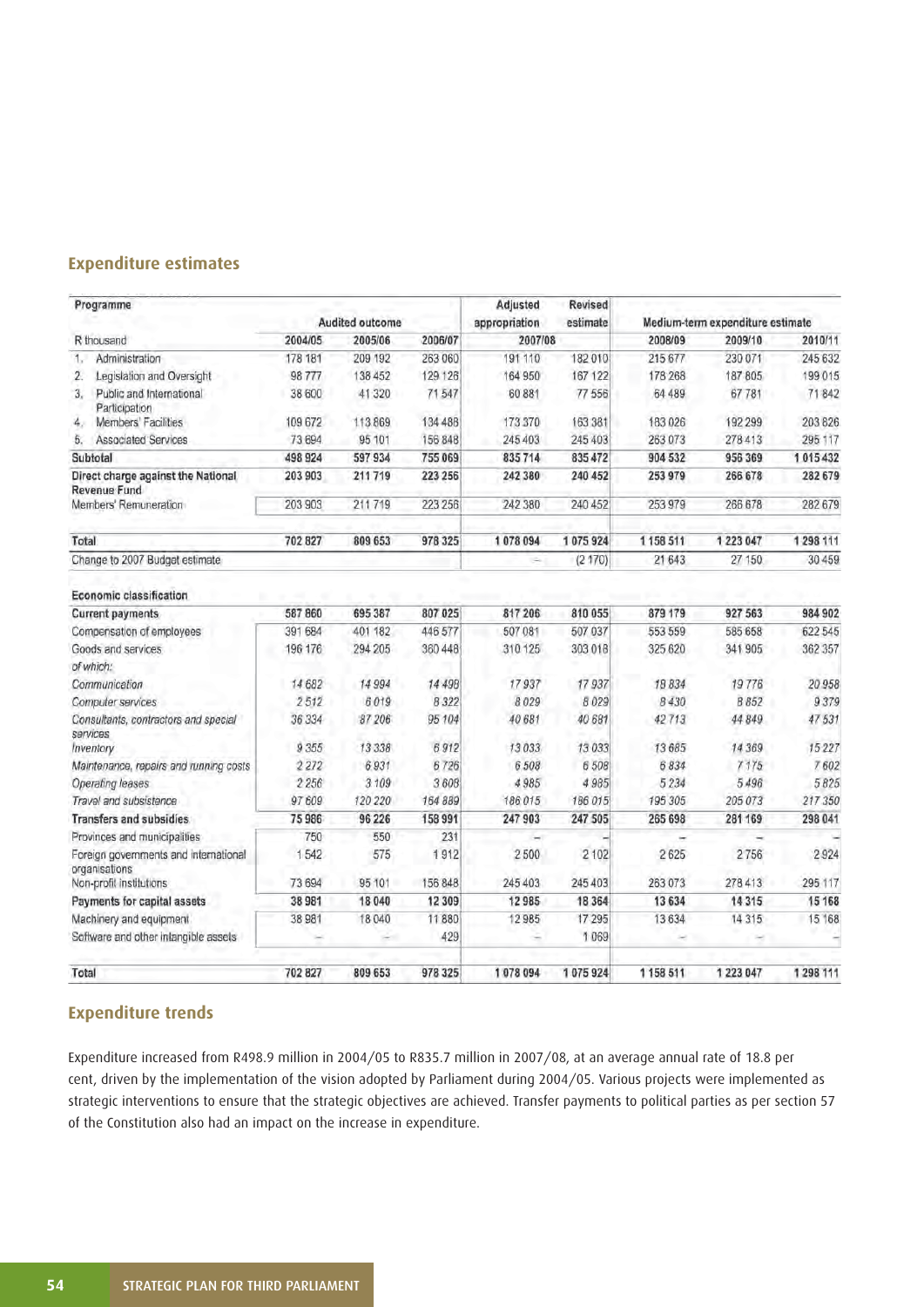Total expenditure increased by 25.3 per cent between 2005/06 and 2006/07, due mainly to the increase in spending by Administration for the implementation of Parliament's Master Systems Plan and improved capacity, and also because of the increase in spending by Public and International Participation for costs related to international events and visits such as the Observer Commission to the Democratic Republic of Congo and the 20th plenary of the SADC Parliamentary Forum.

The budget grows steadily over the medium term at an average annual rate of 6.7 per cent, mainly for additional capacity in terms of the oversight functions of committees (researchers and content specialists) and for the international participation models being developed and implemented.

Parliament received additional funds of R21.6 million in 2008/09, R27.1 million in 2009/10 and R30.5 million in 2010/11 to cater for increases in the compensation of employees and other inflationary adjustments to costs related to different projects.



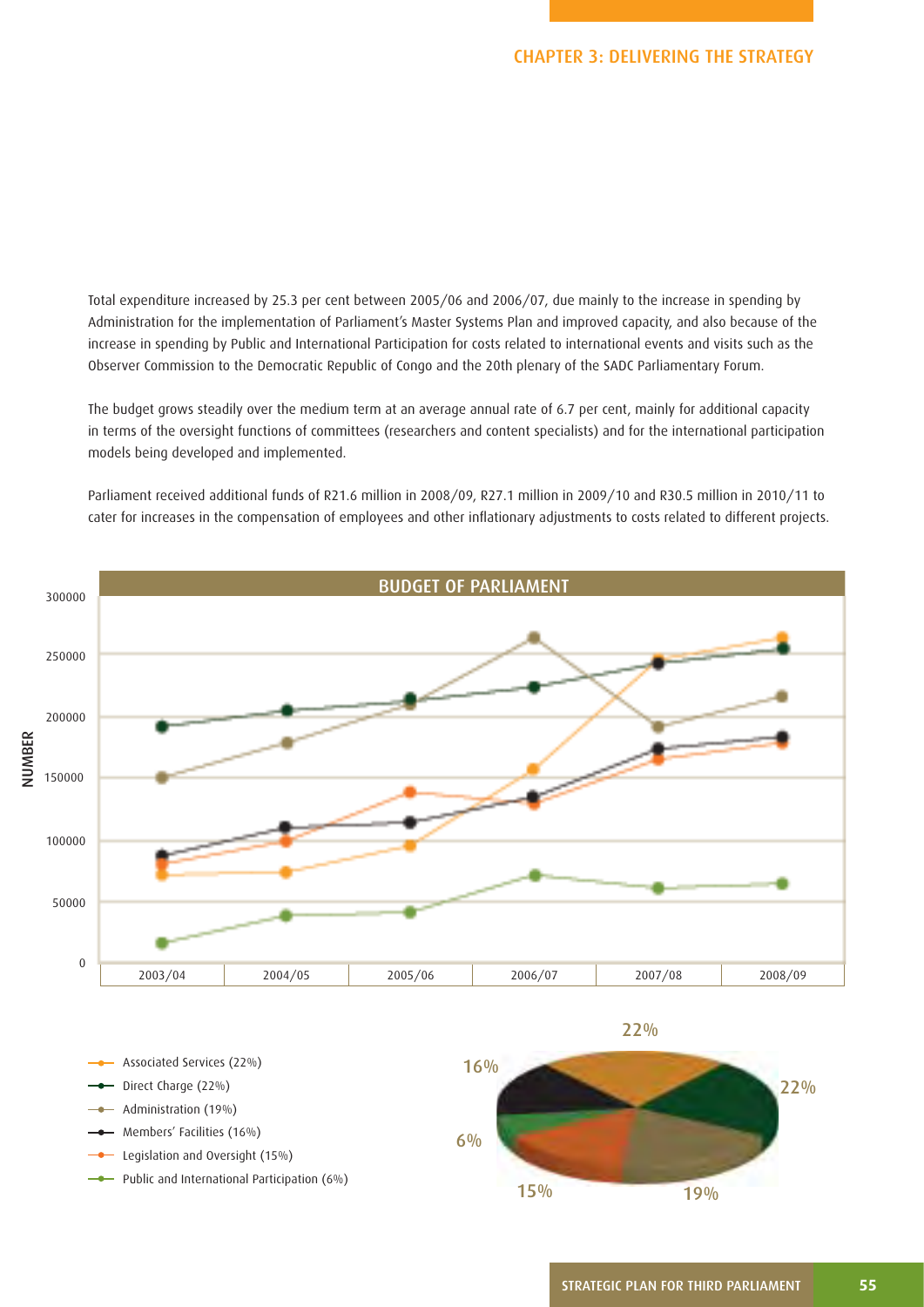## **3.8 PROGRAMME 1: ADMINISTRATION**

Administration provides administrative services to the executive, management and staff of Parliament to support strategic leadership, institutional policy and overall management. It carries out its functions through five subprogrammes, whose activities include human resources, ICT services and general administrative and support services.

| Subprogramme                                  |                        |         |         | Adjusted      |                                  |         |         |  |
|-----------------------------------------------|------------------------|---------|---------|---------------|----------------------------------|---------|---------|--|
|                                               | <b>Audited outcome</b> |         |         | appropriation | Medium-term expenditure estimate |         |         |  |
| R thousand                                    | 2004/05                | 2005/06 | 2006/07 | 2007/08       | 2008/09                          | 2009/10 | 2010/11 |  |
| Office of the Speaker                         | 7 131                  | 11844   | 13 201  | 19701         | 21 3 22                          | 22 467  | 23 807  |  |
| Office of the Chairperson                     | 6493                   | 7536    | 8787    | 11 000        | 11905                            | 12 544  | 13 29 2 |  |
| Office of the Secretary                       | 67 244                 | 75 267  | 137 590 | 58 260        | 71 897                           | 78572   | 85 095  |  |
| Corporate Services                            | 42 679                 | 57 608  | 43811   | 45 149        | 48 863                           | 51 488  | 54 558  |  |
| Institutional Support                         | 54 634                 | 56 937  | 59 671  | 57 000        | 61.690                           | 65 002  | 68 880  |  |
| Total                                         | 178 181                | 209 192 | 263 060 | 191 110       | 215 677                          | 230 071 | 245 632 |  |
| Change to 2007 Budget estimate                |                        |         |         |               | 15 0 23                          | 19 38 3 | 22 304  |  |
| Economic classification                       |                        |         |         |               |                                  |         |         |  |
| <b>Current payments</b>                       | 159 446                | 203 434 | 256 005 | 186 009       | 210 321                          | 224 447 | 239 674 |  |
| Compensation of employees                     | 100 760                | 93 009  | 115 230 | 127 711       | 149 119                          | 160 182 | 171577  |  |
| Goods and services                            | 58 686                 | 110 425 | 140 775 | 58 298        | 61 202                           | 64 265  | 68 097  |  |
| of which:                                     |                        |         |         |               |                                  |         |         |  |
| <b>Communication</b>                          | 4502                   | 3352    | 3603    | 3749          | 3936                             | 4 133   | 4 380   |  |
| Computer services                             | 2 459                  | 4 7 9 7 | 8 2 2 5 | 7582          | 7961                             | 8 3 5 9 | 8857    |  |
| Consultants, contractors and special services | 25 255                 | 57413   | 56 591  | 13 096        | 13 750                           | 14 438  | 15 299  |  |
| Inventory                                     | 7807                   | 9583    | 4798    | 9051          | 9.504                            | 9979    | 10574   |  |
| Maintenance, repairs and running costs.       | 7855                   | 4093    | 5820    | 6 0 5 0       | 6353                             | 6 670   | 7 067   |  |
| Operating leases                              | 1073                   | 1 675   | 2115    | 2 429         | 2.550                            | 2678    | 2838    |  |
| Travel and subsistence                        | 7707                   | 11 528  | 14 404  | 16 341        | 17 148                           | 18 008  | 19082   |  |
| Transfers and subsidies                       | 750                    | 378     | 60      |               |                                  |         |         |  |
| Provinces and municipalities                  | 750                    | 378     | 60      |               |                                  |         |         |  |
| Payments for capital assets                   | 17985                  | 5380    | 6995    | 5 101         | 5 3 5 6                          | 5623    | 5958    |  |
| Machinery and equipment                       | 17 985                 | 5 3 8 0 | 6912    | 5101          | 5 3 5 6                          | 5623    | 5958    |  |
| Software and other intangible assets.         |                        |         | 83      |               |                                  |         |         |  |
| Total                                         | 178 181                | 209 192 | 263 060 | 191 110       | 215 677                          | 230 071 | 245 632 |  |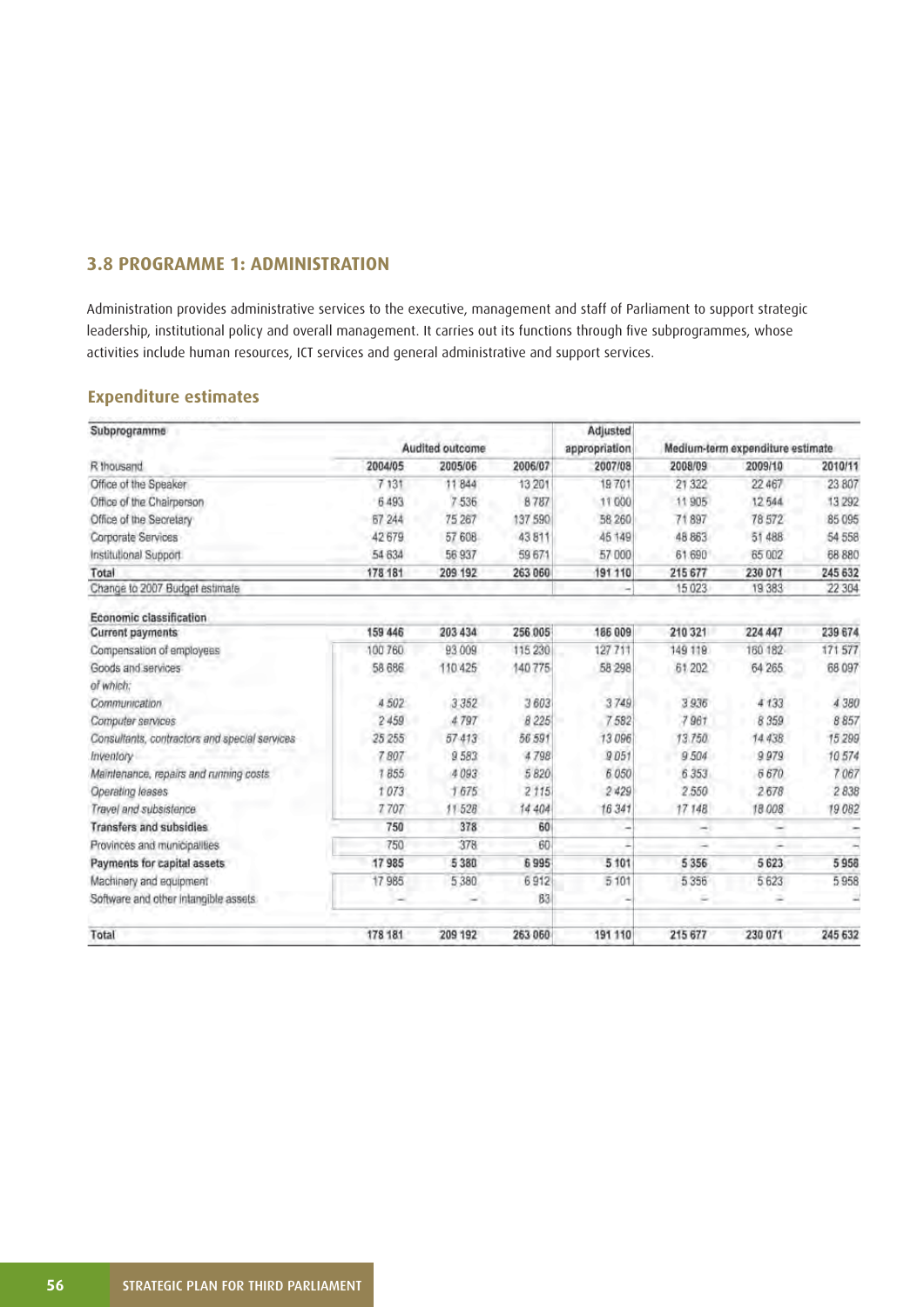Expenditure grew slowly, at an average annual rate of 2.4 per cent between 2004/05 and 2007/08, peaking in 2006/07 in the Office of the Secretary, under goods and services. This is due to the implementation of Parliament's Master Systems Plan, including the introduction of the Oracle enterprise resource planning system, a system to manage travel arrangements, and a content management application that provides for the centralised electronic management of all documents and records and will automate all core business processes.

Over the medium term, the budget grows at an average annual rate of 8.7 per cent due to the restructuring of support services, in line with Parliament's strategic focus on upgrading committee rooms with technology and new audiovisual systems.



Office of the Chairperson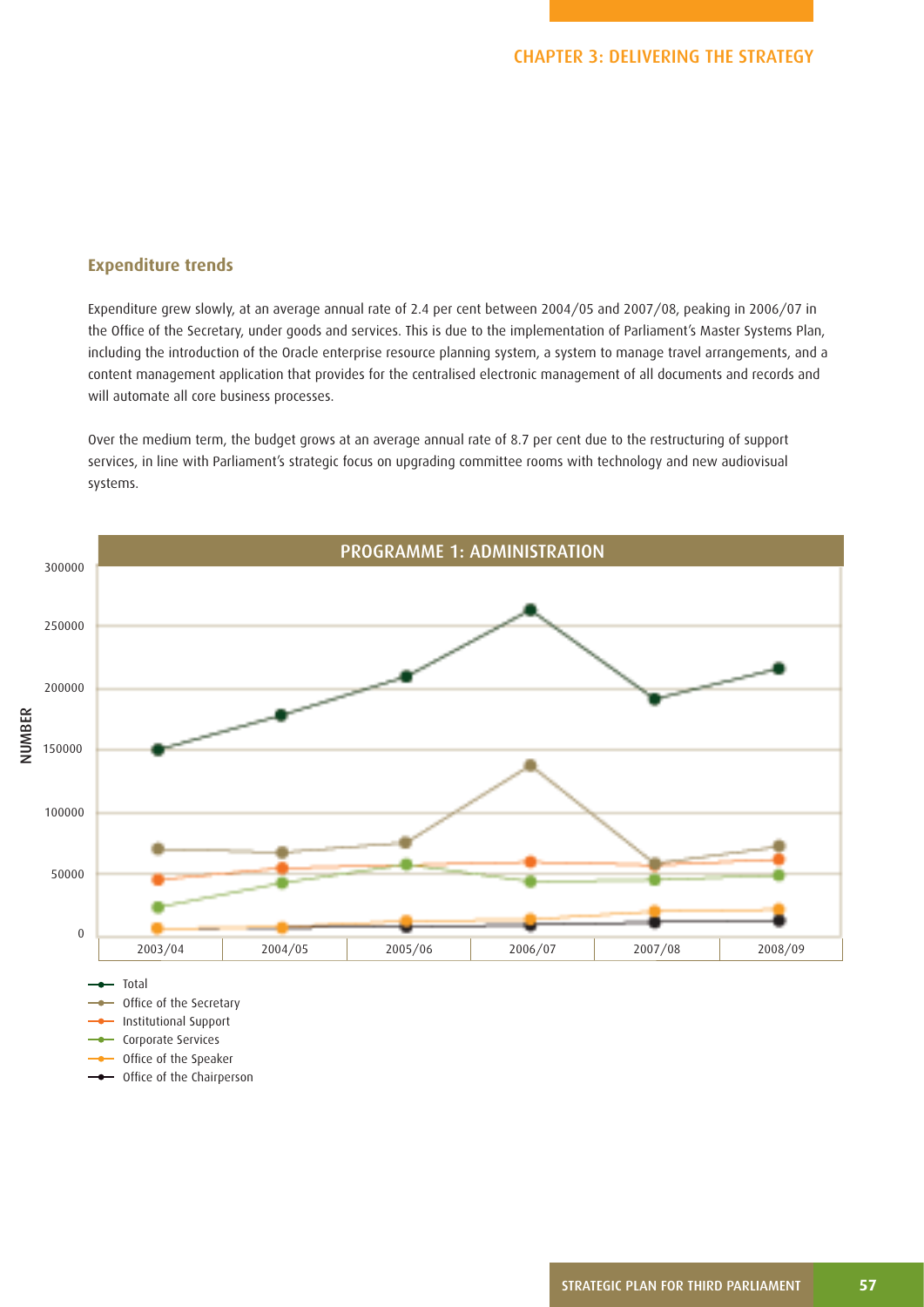#### **3.9 PROGRAMME 2: LEGISLATION AND OVERSIGHT**

Legislation and Oversight provides procedural, administrative, language and information services for Parliament to fulfil its legislative and oversight functions.

#### **There are three subprogrammes:**

National Assembly provides procedural advice and guidance for the National Assembly proceedings. National Council of Provinces provides procedural advice and guidance for the National Council of Provinces proceedings. Legislation and Oversight provides procedural advice, research services and administrative services for committee proceedings.

| Subprogramme                                  |         |                 |         | Adjusted      |                                  |         |         |  |
|-----------------------------------------------|---------|-----------------|---------|---------------|----------------------------------|---------|---------|--|
|                                               |         | Audited outcome |         | appropriation | Medium-term expenditure estimate |         |         |  |
| R thousand                                    | 2004/05 | 2005/06         | 2006/07 | 2007/08       | 2008/09                          | 2009/10 | 2010/11 |  |
| National Assembly                             | 9 3 9 2 | 10 821          | 7538    | 12 000        | 12 969                           | 13 667  | 14483   |  |
| National Council of Provinces                 | 11 125  | 13 27 2         | 15 637  | 20 000        | 21 615                           | 22.771  | 24 130  |  |
| Legislation and Oversight                     | 78 260  | 114 359         | 105 951 | 132 950       | 143 684                          | 151.367 | 160 402 |  |
| Total                                         | 98777   | 138 452         | 129 126 | 164 950       | 178 268                          | 187 805 | 199 015 |  |
| Change to 2007 Budget estimate                |         |                 |         |               | 5070                             | 5.948   | 6 246   |  |
| Economic classification                       |         |                 |         |               |                                  |         |         |  |
| <b>Current payments</b>                       | 91 112  | 128 174         | 127 505 | 161 341       | 174 479                          | 183 826 | 194 800 |  |
| Compensation of employees                     | 62 634  | 68798           | 78777   | 104 902       | 115 218                          | 121 601 | 128 863 |  |
| Goods and services                            | 28 478  | 59 376          | 48 7 28 | 56 439        | 59 261                           | 62 225  | 65937   |  |
| of which:                                     |         |                 |         |               |                                  |         |         |  |
| Communication                                 | 2416    | 2527            | 2721    | 3 251         | 3414                             | 3584    | 3798    |  |
| Computer services                             |         | 1 2 2 2         | 95      | 24            | 25                               | 26      | 28      |  |
| Consultants, contractors and special services | 1103    | 17081           | 1 534   | 3118          | 3273                             | 3 437   | 3642    |  |
| Inventory                                     | 1 199   | 2457            | 2100    | 2 394         | 2514                             | 2639    | 2797    |  |
| Maintenance, repairs and running costs        | 328     | 2649            | 906     | 284           | 298                              | 313     | 331     |  |
| Operating leases                              | 736     | 1016            | 1 122   | 1665          | 1748                             | 1836    | 1946    |  |
| Travel and subsistence                        | 11 598  | 18905           | 26 606  | 26 179        | 27 488                           | 28 862  | 30 585  |  |
| <b>Transfers and subsidies</b>                |         | 152             | 42      |               | -                                |         |         |  |
| Provinces and municipalities                  | ÷       | 152             | 42      |               |                                  |         |         |  |
| Payments for capital assets                   | 7665    | 10 126          | 1579    | 3609          | 3789                             | 3978    | 4215    |  |
| Machinery and equipment                       | 7 6 6 5 | 10 126          | 1233    | 3609          | 3.789                            | 3978    | 4215    |  |
| Software and other intangible assets          |         |                 | 346     |               |                                  |         |         |  |
| Total                                         | 98 777  | 138 452         | 129 126 | 164 950       | 178 268                          | 187 805 | 199 015 |  |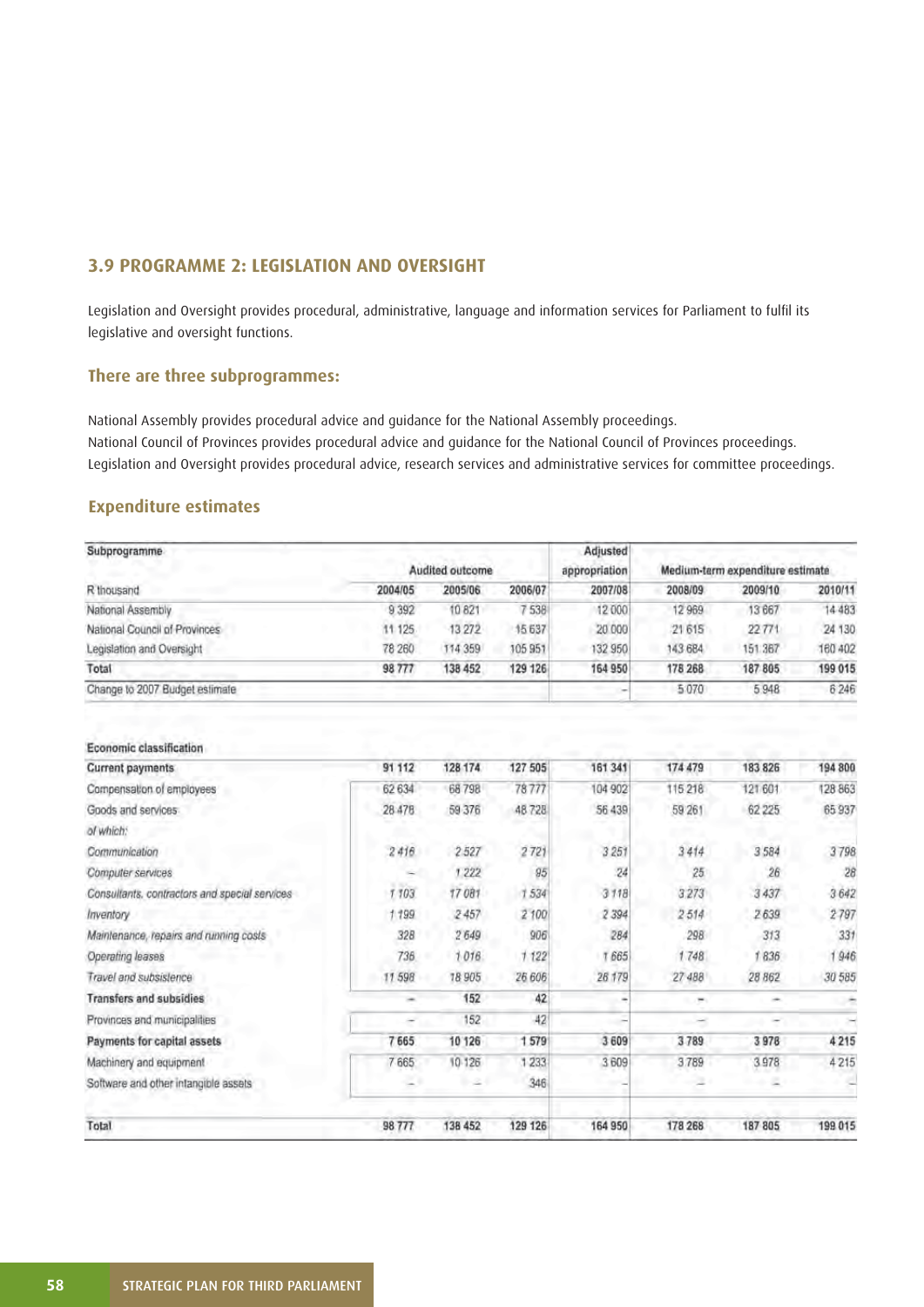Between 2004/05 and 2007/08, expenditure increased from R98.8 million in 2004/05 to R165 million in 2007/08, at an average annual rate of 18.6 per cent due to the Taking Parliament to the People programme (implemented by the National Council of Provinces), additional oversight capacity, and implementing the initial phase of the language project. The highest increase is seen in 2005/06 in the Legislation and Oversight subprogramme under goods and services and payments of capital assets, mainly for strengthening committees. Over the medium term, the budget grows at an average annual rate of 6.5 per cent due to further improvements to the capacity of committees, especially in the area of research and content specialists.



- Legislation and Oversight

National Assembly

National Council of Provinces

#### Measurable Objectives:

- Strengthen the oversight function of Parliament by:
	- employing an additional 29 researchers, 6 support staff and 30 content specialists for committees by March 2009. – developing an oversight model for Parliament and a best practice guide by December 2008.
- Develop oversight skills of members by maintaining the leadership development programme for 25 per cent of members a year.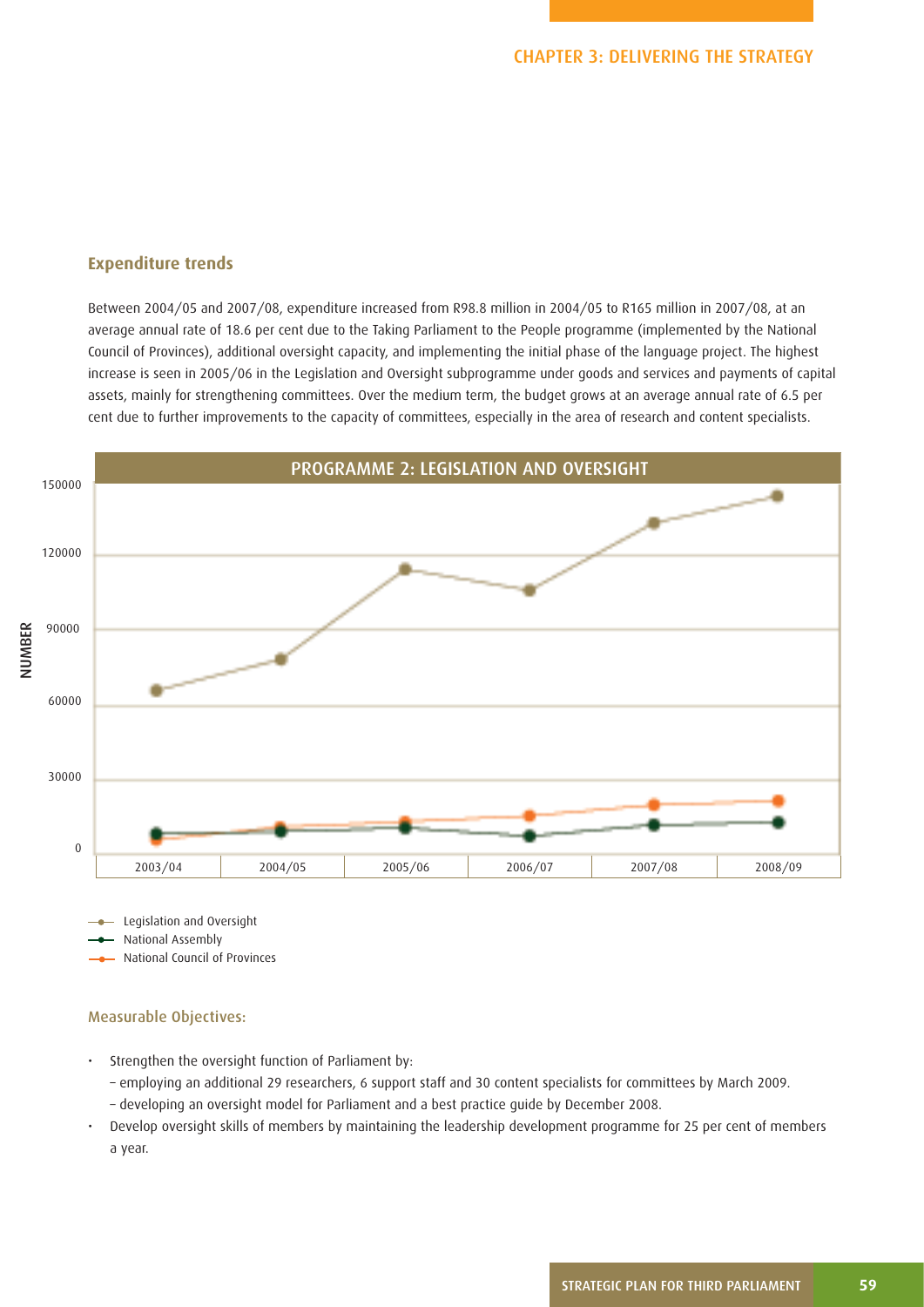# **3.10 PROGRAMME 3: PUBLIC AND INTERNATIONAL PARTICIPATION**

Public and International Participation provides the services required by Parliament to fulfil its public participation and international participation functions.

#### **There are two subprogrammes:**

Public Affairs provides education and information, public relations, media relations and events management. International Relations provides protocol services, administration for bilateral and multilateral meetings, and services for official visits.

| Subprogramme                                        | Audited outcome |          |         | Adjusted      |                                  |          |         |  |
|-----------------------------------------------------|-----------------|----------|---------|---------------|----------------------------------|----------|---------|--|
|                                                     |                 |          |         | appropriation | Medium-term expenditure estimate |          |         |  |
| R thousand                                          | 2004/05         | 2005/06  | 2006/07 | 2007/08       | 2008/09                          | 2009/10  | 2010/11 |  |
| Public Affairs                                      | 32 654          | 27 122   | 54 487  | 46 381        | 49 129                           | 51 636   | 54729   |  |
| International Relations                             | 5946            | 14 198   | 17 060  | 14 500        | 15 360                           | 16 145   | 17 113  |  |
| Total                                               | 38 600          | 41 320   | 71 547  | 60 881        | 64 489                           | 67 781   | 71842   |  |
| Change to 2007 Budget estimate                      |                 |          |         |               | 563                              | 660      | 693     |  |
| Economic classification                             |                 |          |         |               |                                  |          |         |  |
| Current payments                                    | 34 418          | 38 824   | 66 530  | 56 026        | 59 391                           | 62 429   | 66 167  |  |
| Compensation of employees                           | 6767            | 9325     | 11 062  | 11 639        | 12784                            | 13 4 9 2 | 14 300  |  |
| Goods and services                                  | 27 651          | 29 4 9 9 | 55 4 68 | 44 387        | 46 607                           | 48 937   | 51867   |  |
| of which:                                           |                 |          |         |               |                                  |          |         |  |
| Communication                                       | 503             | 673      | 781     | 924           | 970                              | 7019     | 1080    |  |
| Computer services                                   | 53              |          |         | 423           | 444                              | 466      | 494     |  |
| Consultants, contractors and special services       | 9976            | 10970    | 31 429  | 21 116        | 22 172                           | 23 280   | 24 674  |  |
| <i>Inventory</i>                                    | 349             | 916      |         | 1059          | 1112                             | / 168    | 1 2 3 8 |  |
| Maintenance, repairs and running costs              | 89              | 189      |         | 174           | 183                              | 192      | 204     |  |
| Operaling leases                                    | 447             | 418      | 371     | 891           | 936                              | 982      | 1041    |  |
| Travel and subsistence                              | 9 101           | 8 886    | 21 359  | 12 268        | 12881                            | 13 525   | 14 335  |  |
| <b>Transfers and subsidies</b>                      | 1542            | 595      | 1917    | 2500          | 2 6 2 5                          | 2756     | 2924    |  |
| Provinces and municipalities                        |                 | 20       | 5       |               |                                  |          |         |  |
| Foreign governments and international organisations | 1542            | 575      | 1912    | 2500          | 2 6 2 5                          | 2756     | 2924    |  |
| Payments for capital assets                         | 2640            | 1901     | 3 100   | 2 3 5 5       | 2473                             | 2596     | 2751    |  |
| Machinery and equipment                             | 2.640           | 1901     | 3 100   | 2 3 5 5       | 2473                             | 2596     | 2751    |  |
| Total                                               | 38 600          | 41 320   | 71 547  | 60 881        | 64 489                           | 67781    | 71842   |  |
| Details of major transfers and subsidies            |                 |          |         |               |                                  |          |         |  |
| Foreign governments and international organisations |                 |          |         |               |                                  |          |         |  |
| Current                                             | 1542            | 575      | 1912    | 2 500         | 2 6 2 5                          | 2756     | 2924    |  |
| International associations                          | 1542            | 575      | 1912    | 2500          | 2625                             | 2756     | 2924    |  |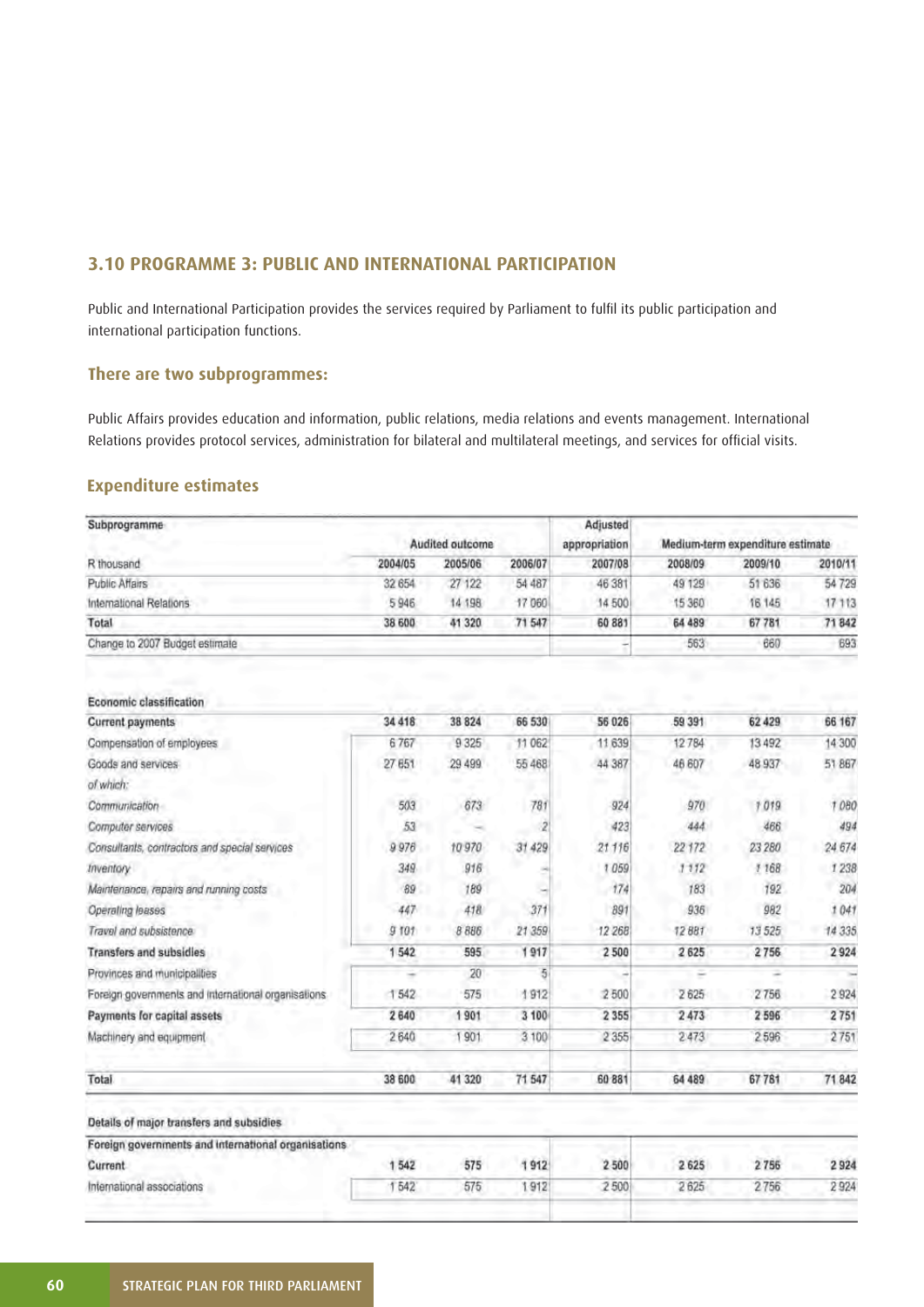Expenditure increased from R38.6 million in 2004/05 to R60.9 million in 2007/08, at an average annual rate of 16.4 per cent. The most significant increase was in 2006/07 in Public Affairs (which will be Parliamentary Communication Services in future) under goods and services due to participation in forums such as the Commonwealth Parliamentary Association, the Inter-Parliamentary Union and the African Caribbean Pacific-European Union.

Over the medium term, the budget increases at an average annual rate of 5.7 per cent. Increases in compensation of employees over the full period under review are due to increased capacity in the areas of media and public relations and events management aligned to the Parliamentary Communication Services. Increases in goods and services are costs related to the hosting of different events, including international events and the participation in international forums.



International Relations

#### Measurable Objectives:

- Improve communication about Parliament by restructuring the Public Affairs subprogramme into the Parliamentary Communication Services subprogramme by December 2008.
- Integrate multilingual communication by implementing the language policy project to use all official languages in parliamentary processes by December 2009.
- Deepen democracy and respond to the needs of the citizenry by establishing 5 additional parliamentary democracy offices.
- Increase access to and involvement in parliamentary processes by establishing a call centre by March 2009.
- Increase public participation by conducting a People's Assembly annually and the Taking Parliament to the People programmes twice a year.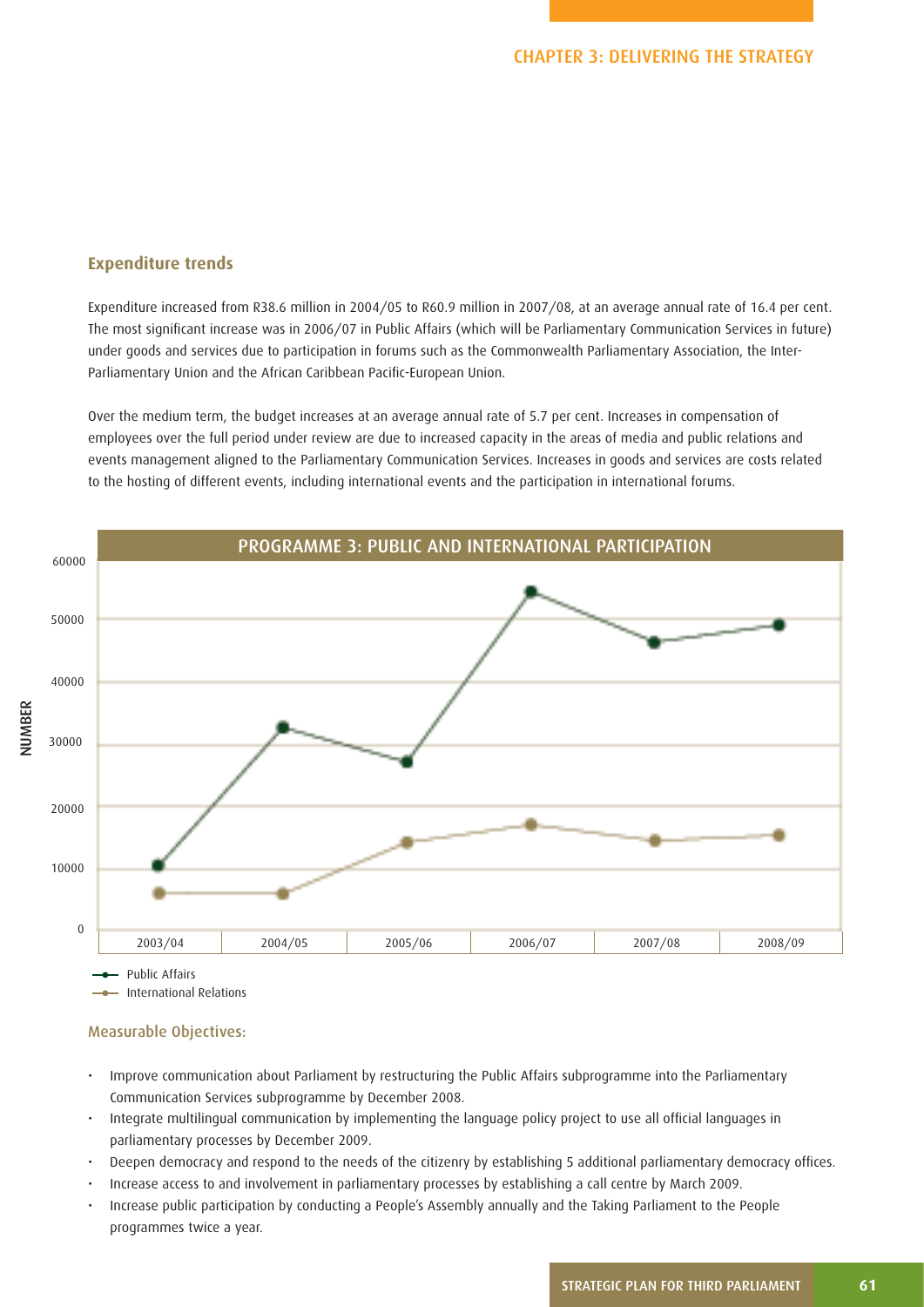# **3.11 PROGRAMME 4: MEMBERS' FACILITIES**

Members' Facilities provides telephone, travel and other logistical facilities for members, and also funds the medical aid contributions and travel facilities of former members.

#### **There are two subprogrammes:**

National Assembly Members' Facilities provides facilities for members of the National Assembly. National Council of Provinces Members' Facilities provides facilities for members of the National Council of Provinces.

| Subprogramme                                      |                        |         |         | Adjusted      |                                  |         |         |  |
|---------------------------------------------------|------------------------|---------|---------|---------------|----------------------------------|---------|---------|--|
|                                                   | <b>Audited outcome</b> |         |         | appropriation | Medium-term expenditure estimate |         |         |  |
| R thousand                                        | 2004/05                | 2005/06 | 2006/07 | 2007/08       | 2008/09                          | 2009/10 | 2010/11 |  |
| National Assembly Members' Facilities             | 95749                  | 98733   | 115 184 | 146943        | 155 130                          | 162 990 | 172769  |  |
| National Council of Provinces Members' Facilities | 13 923                 | 15 136  | 19 304  | 26 427        | 27 895                           | 29 310  | 31 057  |  |
| Total                                             | 109 672                | 113 869 | 134 488 | 173 370       | 183 025                          | 192 299 | 203 826 |  |
| Change to 2007 Budget estimate                    |                        |         |         |               | 987                              | 1 1 5 9 | 1217    |  |
| Economic classification                           |                        |         |         |               |                                  |         |         |  |
| <b>Current payments</b>                           | 98 981                 | 113 236 | 133 729 | 171 450       | 181 009                          | 190 183 | 201 582 |  |
| Compensation of employees                         | 17 620                 | 18 331  | 18 25 2 | 20 449        | 22459                            | 23704   | 25 126  |  |
| Goods and services<br>of which:                   | 81 361                 | 94 905  | 115477  | 151 001       | 158 550                          | 166 479 | 176 456 |  |
| Communication                                     | 7261                   | 8 4 4 2 | 7393    | 10013         | 10514                            | 11039   | 11700   |  |
| Consultants, contractors and special services     |                        | 1742    | 5 5 5 0 | 3 3 5 1       | 3518                             | 3 694   | 3916    |  |
| Inventory                                         |                        | 382     | 14      | 529           | 555                              | 583     | 618     |  |
| Travel and subsistence                            | 69 203                 | 80 901  | 102 520 | 131 227       | 137 788                          | 144 677 | 153 348 |  |
| <b>Transfers and subsidies</b>                    |                        |         | 124     |               |                                  |         |         |  |
| Provinces and municipalities                      |                        |         | 124     |               |                                  |         |         |  |
| Payments for capital assets                       | 10 691                 | 633     | 635     | 1920          | 2016                             | 2 1 1 7 | 2 2 4 4 |  |
| Machinery and equipment                           | 10 691                 | 633     | 635     | 1920          | 2016                             | 2117    | 2 2 4 4 |  |
| Total                                             | 109 672                | 113 869 | 134 488 | 173 370       | 183 025                          | 192 299 | 203 826 |  |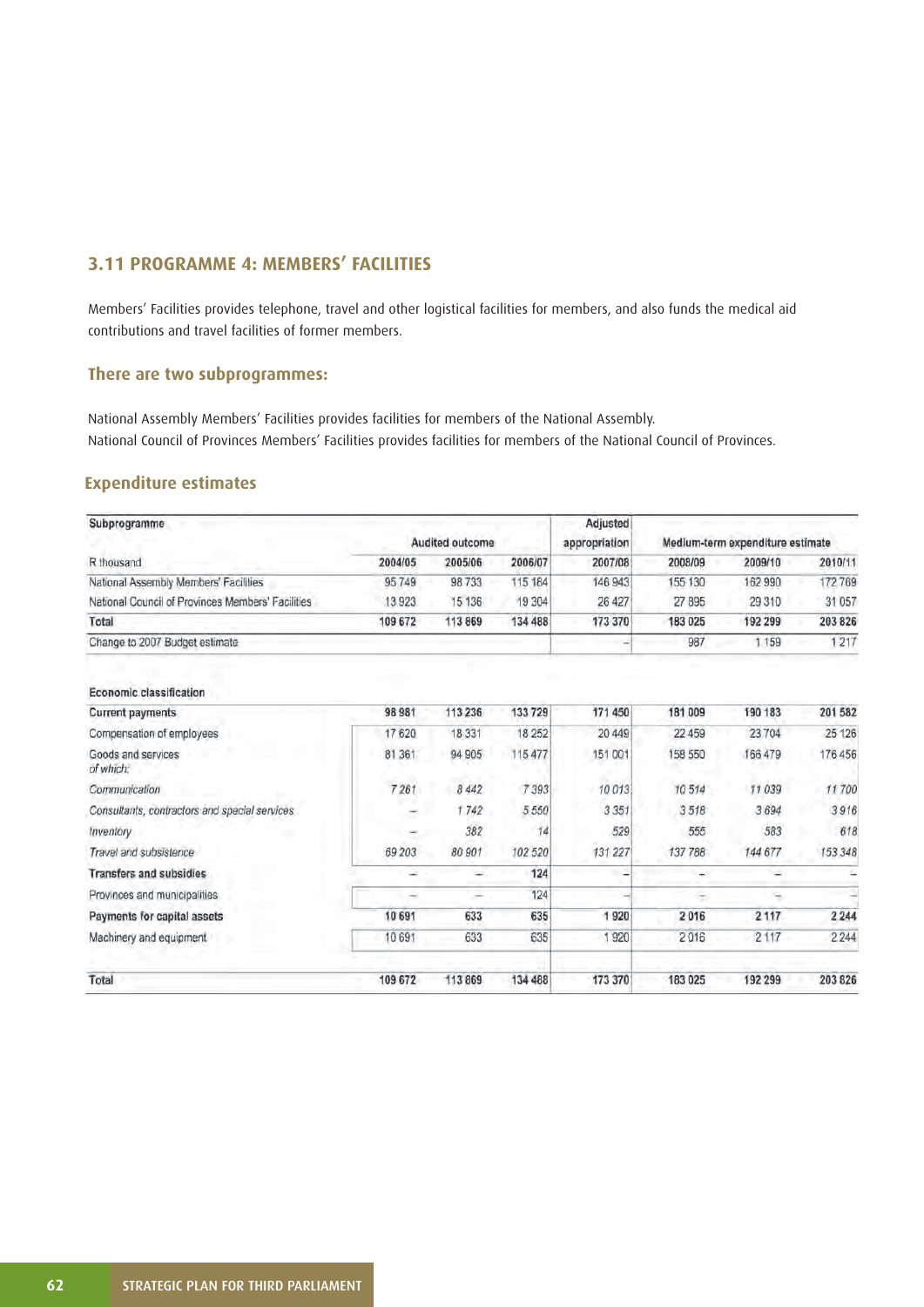National Council of Provinces

Expenditure increased from R109.7 million in 2004/05 to R173.4 million in 2007/08, at an average annual rate of 16.5 per cent, due to the increase in constituency allowances, with the highest increase of 28.9 per cent occurring in 2007/08. The budget stabilises over the medium term, growing at an average annual rate of 5.5 per cent.





Parliament represents the people and ensures government by the people under the Constitution.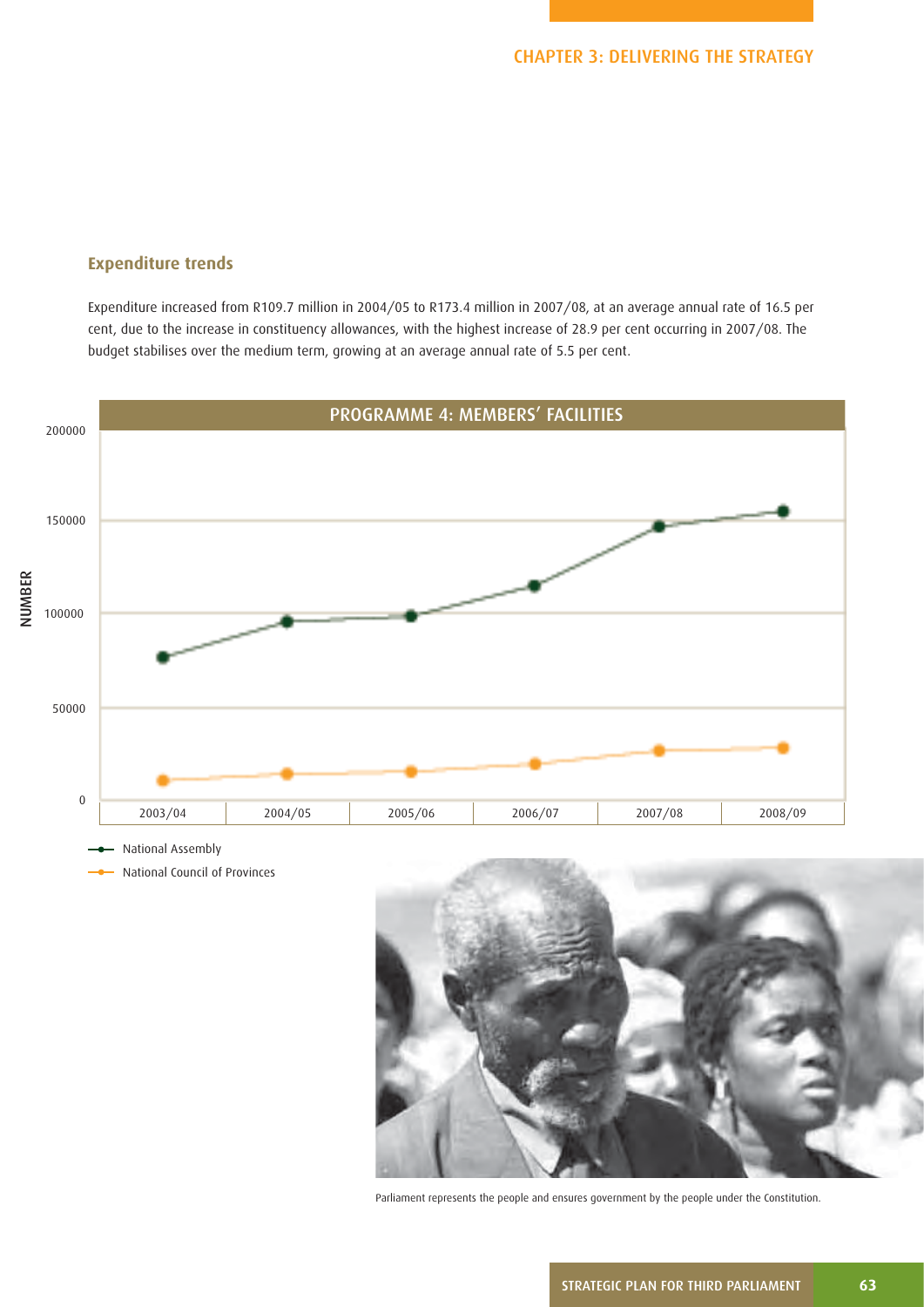# **3.12 PROGRAMME 5: ASSOCIATED SERVICES**

Associated Services provides financial support to the political parties represented in Parliament.

#### **There are three subprogrammes:**

Political Party Support provides financial support to the political parties represented in Parliament. Constituency Support provides financial support to the constituency offices of the political parties represented in Parliament. Party Leadership Support provides financial support to the leaders of political parties represented in Parliament.

| Subprogramme                             |         |                        |         | Adjusted                 |                                  |         |         |  |
|------------------------------------------|---------|------------------------|---------|--------------------------|----------------------------------|---------|---------|--|
|                                          |         | <b>Audited outcome</b> |         | appropriation<br>2007/08 | Medium-term expenditure estimate |         |         |  |
| R thousand                               | 2004/05 | 2005/06                | 2006/07 |                          | 2008/09                          | 2009/10 | 2010/11 |  |
| Political Party Support                  | 30 360  | 31 697                 | 47 453  | 52 347                   | 54 964                           | 57 713  | 61 175  |  |
| <b>Constituency Support</b>              | 40 041  | 59 930                 | 105 749 | 188 001                  | 202 801                          | 215 127 | 228 035 |  |
| Party Leadership Support                 | 3 2 9 3 | 3 4 7 4                | 3646    | 5 0 5 5                  | 5 3 0 8                          | 5573    | 5907    |  |
| Total                                    | 73 694  | 95 101                 | 156 848 | 245 403                  | 263 073                          | 278 413 | 295 117 |  |
| Change to 2007 Budget estimate           |         |                        |         |                          |                                  |         | (1)     |  |
|                                          |         | Audited outcome        |         | appropriation            | Medium-term expenditure estimate |         |         |  |
| R thousand                               | 2004/05 | 2005/06                | 2006/07 | 2007/08                  | 2008/09                          | 2009/10 | 2010/11 |  |
| Economic classification                  |         |                        |         |                          |                                  |         |         |  |
| <b>Transfers and subsidies</b>           | 73 694  | 95 101                 | 156 848 | 245 403                  | 263 073                          | 278 413 | 295 117 |  |
| Non-profit institutions                  | 73 694  | 95 101                 | 156 848 | 245 403                  | 263 073                          | 278 413 | 295 117 |  |
| Total                                    | 73 694  | 95 101                 | 156 848 | 245 403                  | 263 073                          | 278 413 | 295 117 |  |
| Details of major transfers and subsidies |         |                        |         |                          |                                  |         |         |  |
| Nonprofit institutions                   |         |                        |         |                          |                                  |         |         |  |
| Current                                  | 73 694  | 95 101                 | 156 848 | 245 403                  | 263 073                          | 278 413 | 295 117 |  |
| Constituency allowance                   | 40.041  | 59 930                 | 105 749 | 188 001                  | 202 801                          | 215 127 | 228 035 |  |
| Political party support                  | 30 360  | 31 697                 | 47 453  | 52 347                   | 54.964                           | 57713   | 61 175  |  |
| Party leadership support                 | 3 2 9 3 | 3474                   | 3646    | 5055                     | 5 3 0 8                          | 5573    | 5907    |  |
|                                          |         |                        |         |                          |                                  |         |         |  |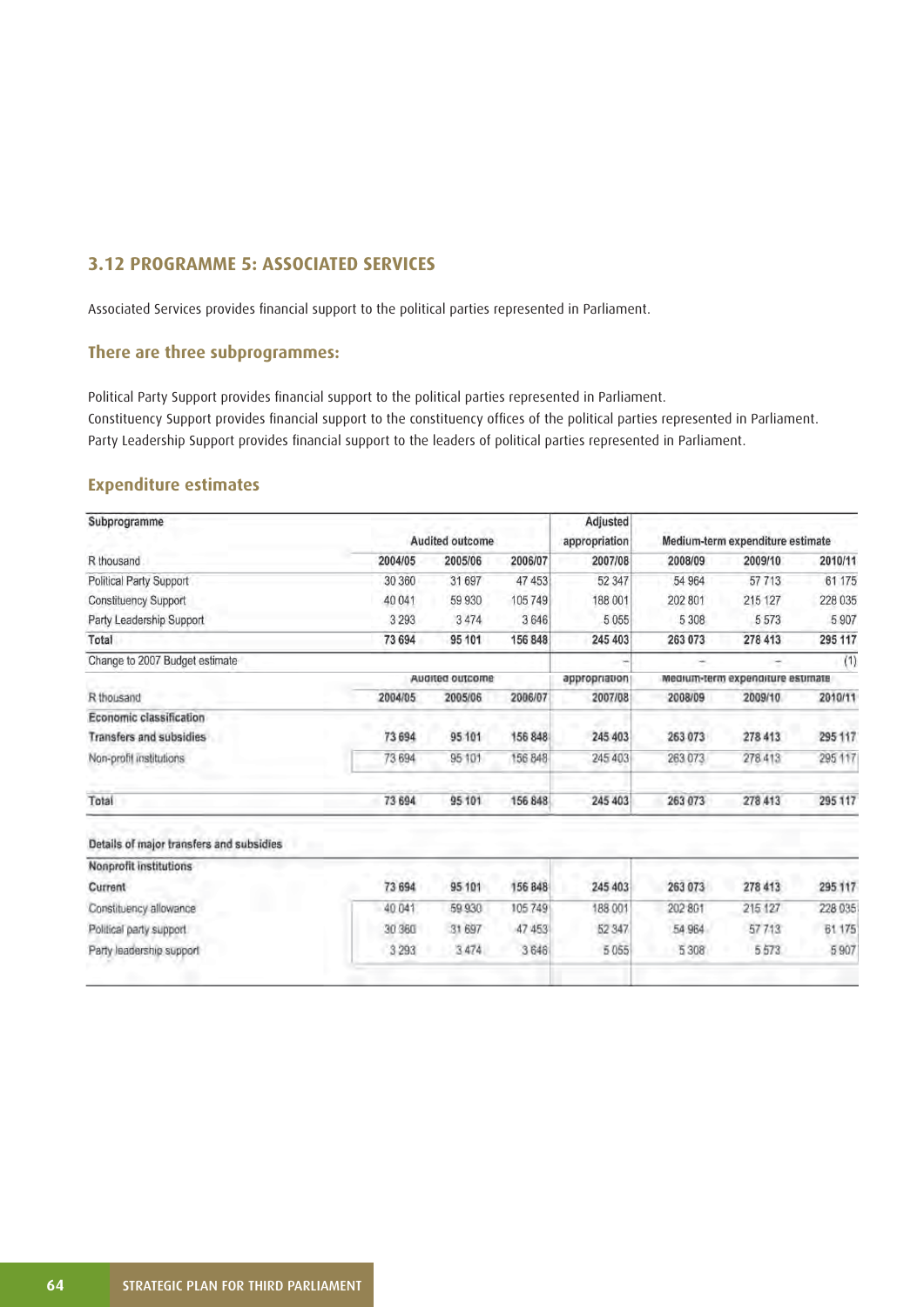Expenditure over the period under review is dominated by transfer payments to political parties required by the Constitution and in alignment with the policy of Parliament. Between 2004/05 and 2007/08, expenditure grew from R73.7 million to R245.4 million at an average annual rate of 49.3 per cent due to the increase in constituency allowances, leadership support and administrative support allowances, with the highest amount being R188 million in 2007/08. The budget grows steadily over the medium term, at an average annual rate of 6.3 per cent.



Establishing a society based on democratic values, social justice and fundamental human rights.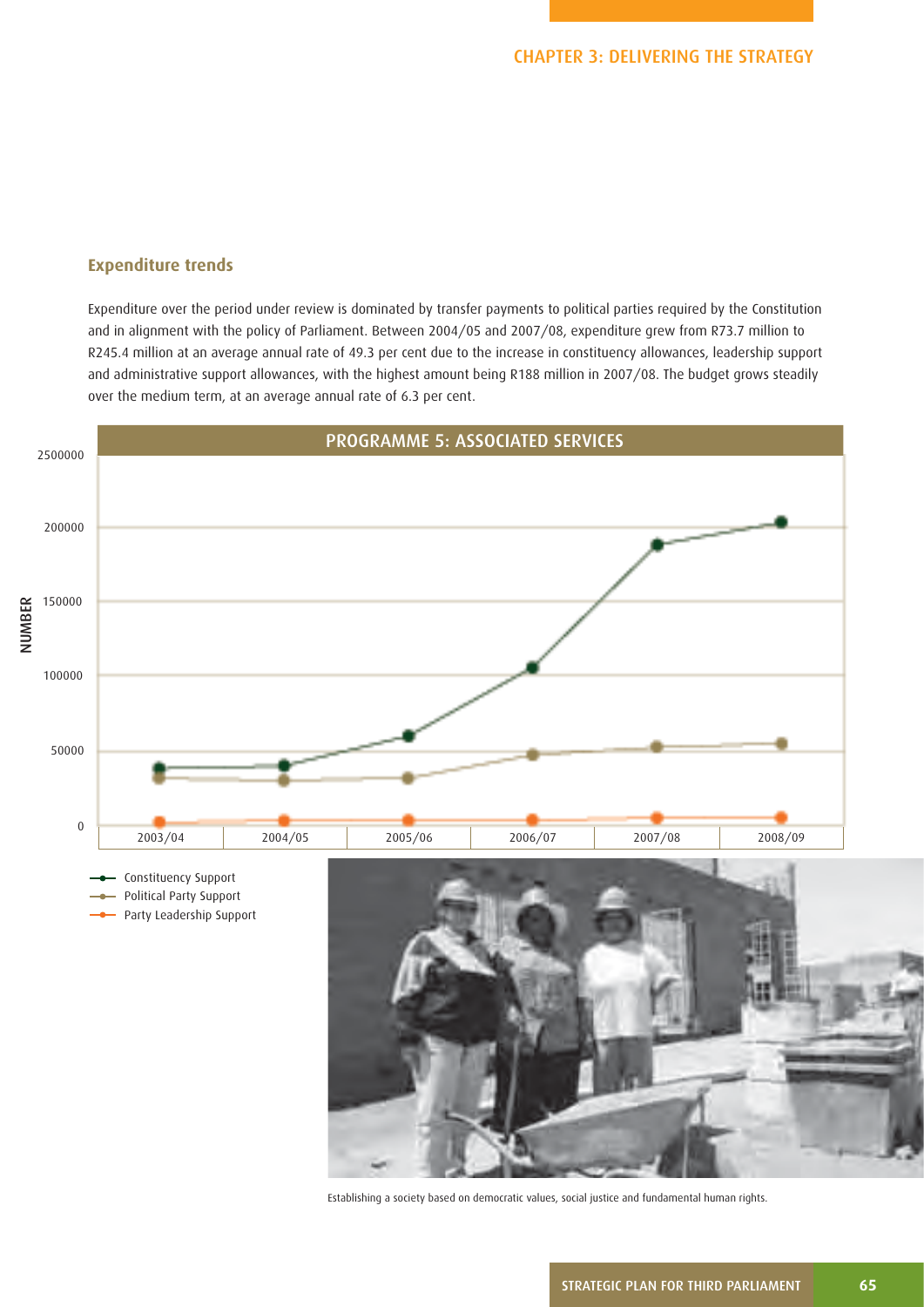## **3.13 FINANCIAL MANAGEMENT OF PARLIAMENT**

At present, the financial administration of Parliament is regulated by provisions in various Acts. Parliament's financial management is regulated by section 31 of the now repealed Powers and Privileges of Parliament Act. Section 1 remains operative by virtue of transitional provisions in the Powers, Privileges and Immunities of Parliament and Provincial Legislatures Act, 2004. The Treasury Regulations, in terms of the Public Finance Management Act (PFMA), do not include Parliament.

Section 216 of the Constitution requires Parliament to establish uniform Treasury norms and standards for all spheres of government. In compliance with this section, the PFMA deals with the financial management of the national and provincial spheres of government (mainly the executive branch), and the Municipal Finance Management Act does likewise in relation to local government. There is no comprehensive legislation which deals with the financial management of Parliament (although the provisions of the Powers, Privileges and Immunities of Parliament and Provincial Legislatures Act, the Exchequer Act and the PFMA apply to various degrees) and Provincial Legislatures.

A draft Financial Management of Parliament Bill is in progress to regulate financial management in the legislative sector. This will be in line with Parliament's constitutionally based power to determine and control its internal arrangements.

Since 2001 Parliament has adopted the national framework and started to phase in key instruments such as tabling a Strategic Plan, Budget Vote, and Annual Report.

- Strategic Plan. Parliament adopted a new vision on 22 February 2005, and subsequently tabled its first Strategic Plan in June 2005. Apart from providing the strategic intent for Parliament, the Strategic Plan also consolidated the main business areas of Parliament into its Core Objectives. The Strategic Plan now incudes the outputs and measurable objectives of Parliament
- Budget Vote. As part of the Estimates of National Expenditure (ENE), Parliament has co-operated with the National Treasury since 2001 to restructure its budget programmes in accordance to its main business. As part of this phase-in approach, certain elements will be introduced in the immediate future, including result indicators and key performance indicators for Parliament.
- Annual Report. Parliament tabled its first Annual Report, including financial statements, in August 2001. Since then Parliament tabled Annual Reports for financial years 01/02, 02/03, 03/04, 04/05, 05/06 and 06/07. The Annual Report reflects Parliament's account of its voted funds as applied in implementing its strategic intent.

The Internal Audit Office is responsible for the internal audit function of Parliament, facilitates the external audit by the Office of the Auditor-General and monitors the fraud prevention plan.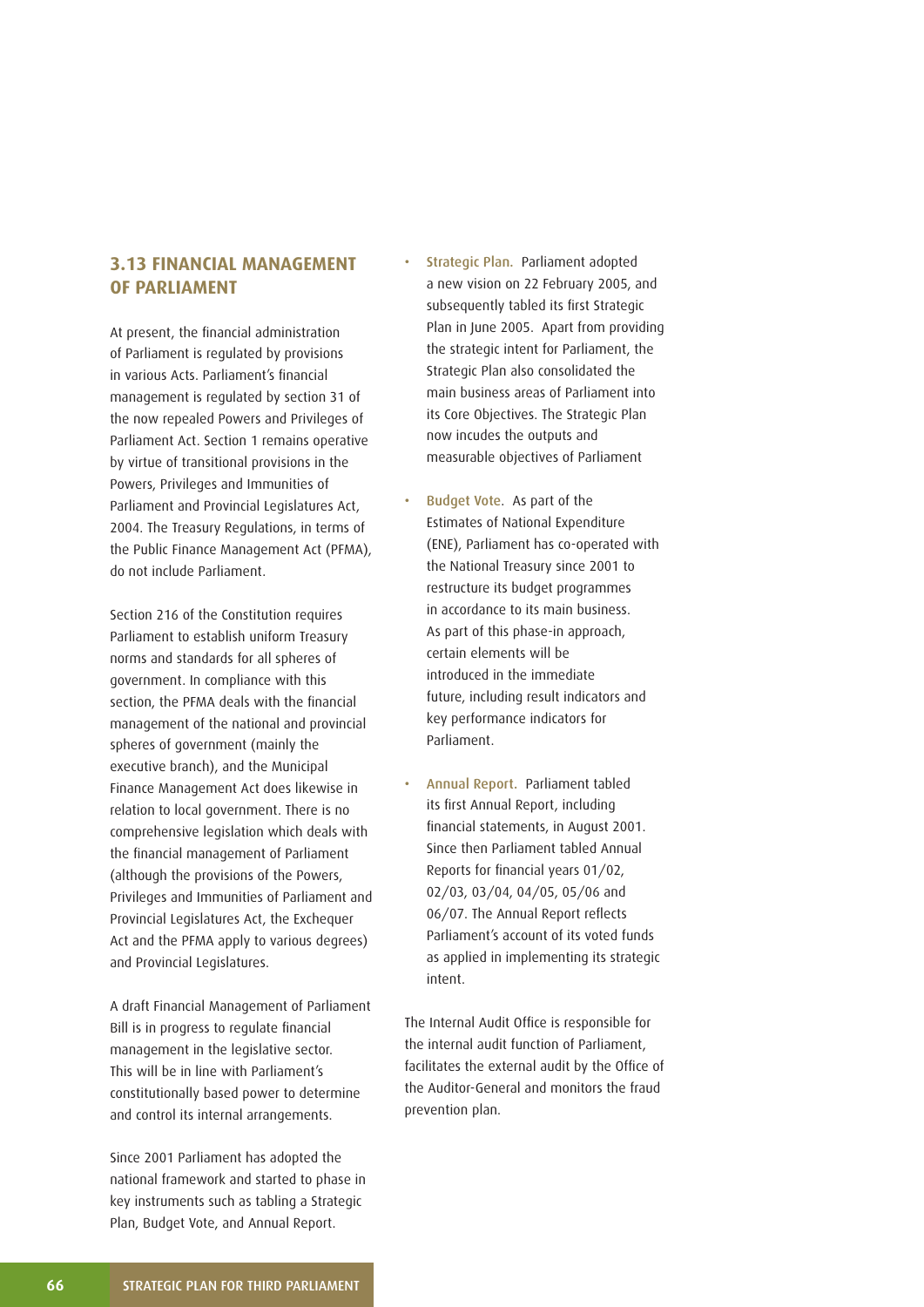# CHAPTER 3: DELIVERING THE STRATEGY